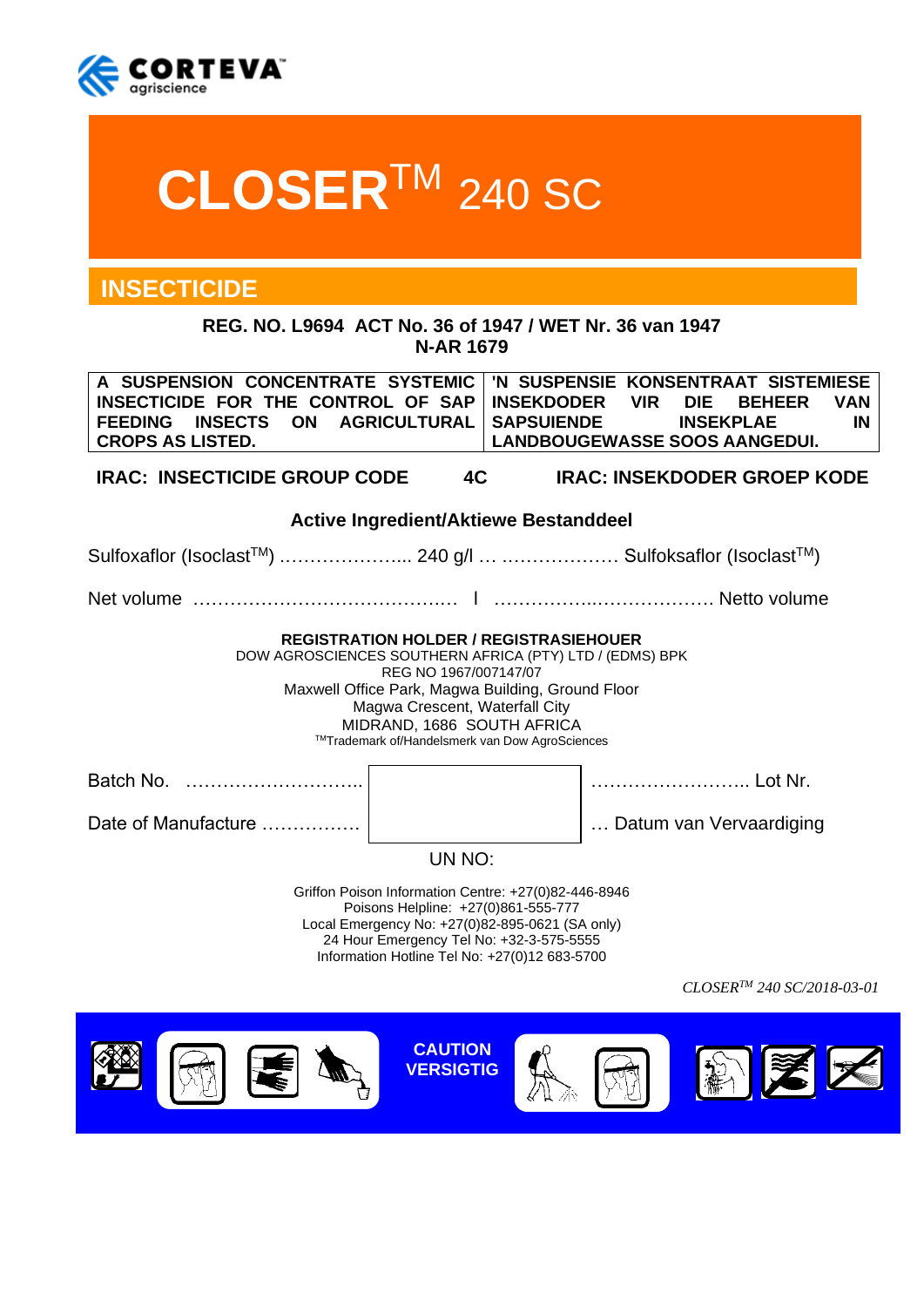# **WARNINGS**

# **Withholding period - Minimum time between last application and harvest:**

| Apples<br>Cruciferae/Brassica vegetables (Brussels sprouts, broccoli, cabbage (including all | 7 days  |
|----------------------------------------------------------------------------------------------|---------|
| varieties), kale, kholrabi, cauliflower, pakchoi and collards)                               | 3 days  |
|                                                                                              | 21 days |
|                                                                                              | 14 days |
| Cucurbits (melons, musk melons, butternuts, cantaloupes, watermelon,                         |         |
| pumpkins, squashes [including summer and winter squash], patty pans,                         |         |
|                                                                                              | 1 day   |
|                                                                                              | 28 days |
|                                                                                              | 3 days  |
|                                                                                              | 7 days  |
|                                                                                              | 14 days |
|                                                                                              | 1 day   |
|                                                                                              | 14 days |
|                                                                                              | 21 days |
|                                                                                              | 14 days |
|                                                                                              | 1 day   |
|                                                                                              | 3 days  |
| Tree nuts (Almonds, Cashews, Chestnuts, Hazelnuts, macadamia nuts,                           |         |
| Pecans, Pistachio nuts, Walnuts, Coconuts, Brazil nuts and Pine nuts)                        | 14 days |

**NOTE:** Compliance with these withholding periods will ensure that residues do not exceed local Maximum Residue Limits. However, the import tolerances of other countries may differ and local residue limits and withholding periods may possibly not comply with those of other countries. If the crop to be treated is intended for export, consult the relevant importer or exporting body regarding the use of this product, Maximum Residue Limits and recommended withholding periods.

- Handle with care.
- May cause eye irritation.
- Bees:
	- ❖ This product is toxic to bees when exposed to direct spray, or wet spray deposit.
	- ❖ Do not apply directly to foraging bees, or bee colonies.
	- ❖ **CLOSERTM 240 SC** will not interfere with the activities of honey bees once the spray deposit has dried.
	- ❖ Apply only at night to crops in flower or where other foraging vegetation is within 500 m of the spraying area.
	- ❖ Allow at least 3 hours between application and foraging period of bees.
	- ❖ Studies showed no adverse effects on bee hives.

Co-ordinate in this regard with neighbours, beekeepers and local extension services when spraying in the vicinity of crops in flower.

- Store in a cool and dry place, away from food and feedstuffs.
- Keep out of reach of children, uninformed persons and animals.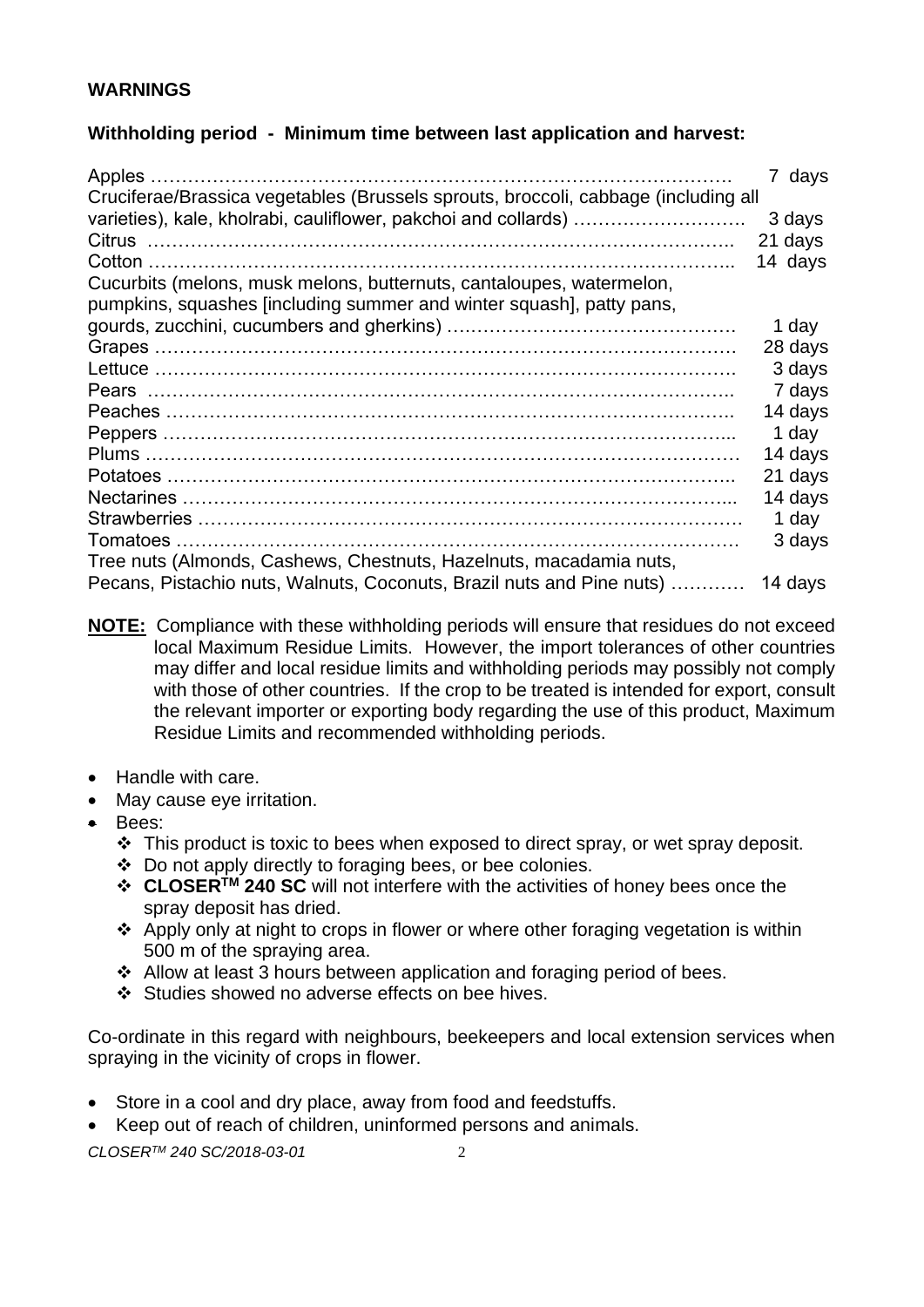**Re-entry interval:** Do not enter treated area until spray deposit has dried unless wearing protective clothing.

**Although this remedy has been extensively tested under a large variety of conditions, the registration holder does not warrant that it will be efficacious under all conditions because the action and effect thereof may be affected by factors such as abnormal climatic and storage conditions; quality of dilution water; compatibility with other substances not indicated on the label and the occurrence of resistance of the pest against the remedy concerned as well as by the method, time and accuracy of application. The registration holder furthermore, does not accept responsibility for damage to crops, vegetation, the environment, or harm to man or animal, or for lack of performance of the remedy concerned, due to failure of the use to follow the label instructions or to the occurrence of conditions which could not have been foreseen in terms of the registration. Consult the supplier in the event of any uncertainty.**

#### **PRECAUTIONS**

Store in original labeled container, tightly closed and in a locked, dry, cool and well ventilated area, well away from food and feedstuffs.

Avoid inhalation of spray mist.

Wash with soap and water after use.

Wear protective clothing e.g. gloves and face shield when handling.

Avoid contact with skin and eyes. In case of accidental contact with eyes (if wearing contact lenses remove), wash with running water for at least 15 - 20 minutes. In case of accidental contact with skin take off contaminated clothing, wash all contaminated parts with plenty of water and soap. Seek medical attention if eye and skin irritation persist.

Do not eat, drink or smoke whilst mixing or applying.

Wash hands and face before eating, drinking, smoking or using the toilet.

Avoid spray drift onto adjacent crops, grazing, rivers and dams.

Clean all spray equipment before using for other remedies and dispose of wash water in area already sprayed where it will not contaminate crops, grazing, rivers, dams and water sources.

Invert the empty container for at least 30 seconds after the flow has slowed down to a drip. Thereafter rinse empty container three times with a volume of water equal to a minimum of 10 % of that of the container. Add the rinsate to the contents of the spray tank before destroying the container by perforation, flattening and burying and do not use for any other purpose.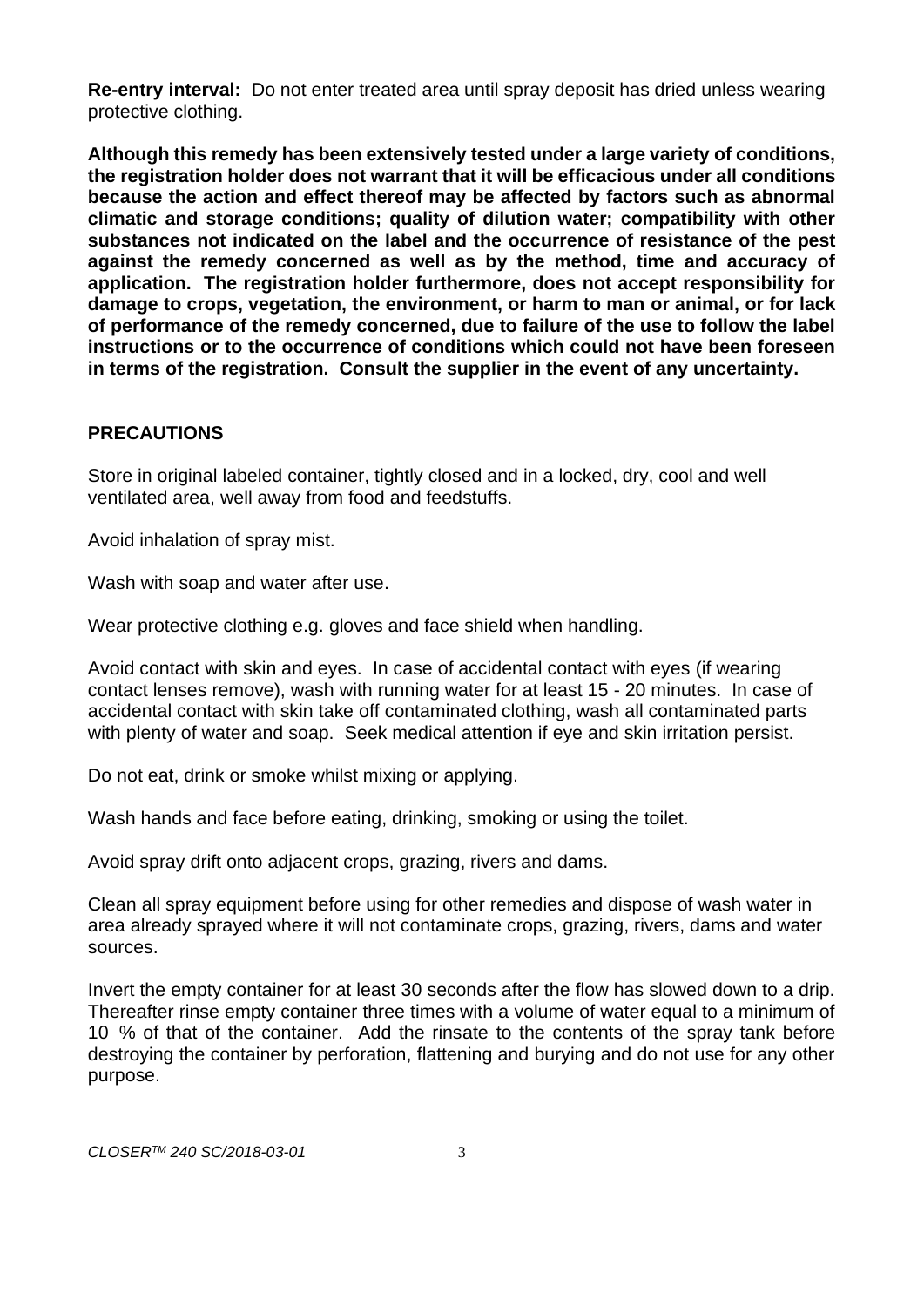Prevent contamination of food, feedstuffs, drinking water and eating utensils during handling, storage or disposal.

# **DIRECTIONS FOR USE: Use only as indicated**

**CLOSERTM 240 SC** is a suspension concentrate insecticide, which should be mixed with water and applied as a foliar spray with ground equipment equipped for conventional insecticide application. **CLOSERTM 240 SC** works by translaminar and systemic activity. Proper coverage of the target area is important.

# **Insecticide Resistance Management (IRM)**

The classification scheme of insecticides is based on "mode of action" **CLOSERTM 240 SC** is classified as a Group 4C insecticide. Do not exceed 4 (four) applications of **CLOSERTM 240 SC** to any crop in any one season. Use insecticides from a different chemical group if more than four (4) applications are required.

Any insect population may contain individuals naturally resistant to **CLOSERTM 240 SC** and other Group 4C insecticides. The resistant individuals will eventually dominate the insect population if these insecticides are used repeatedly over long periods or against consecutive generations. **CLOSERTM 240 SC** or other Group 4 insecticides may not control these resistant insects. Local experts should be consulted for resistance strategies and specific recommendations. It is recognised that resistance of insects and mites to insecticides and acaricides can also result from enhanced metabolism, reduced penetration or behavioural changes that are not linked to any site of action classification but are specific for individual chemicals or chemical groupings. Despite this, alternation of compounds from different chemical classes remains a viable anti-resistance management technique.

To delay insecticide resistance

- Avoid the exclusive repeated use of insecticides from the same chemical subgroup.
- Do not use less than recommended label rates of any insecticides.
- Target applications against early instar larvae and eggs of the pest whenever possible.
- Include proven cultural and biological control practices within an Integrated Pest Management Programme.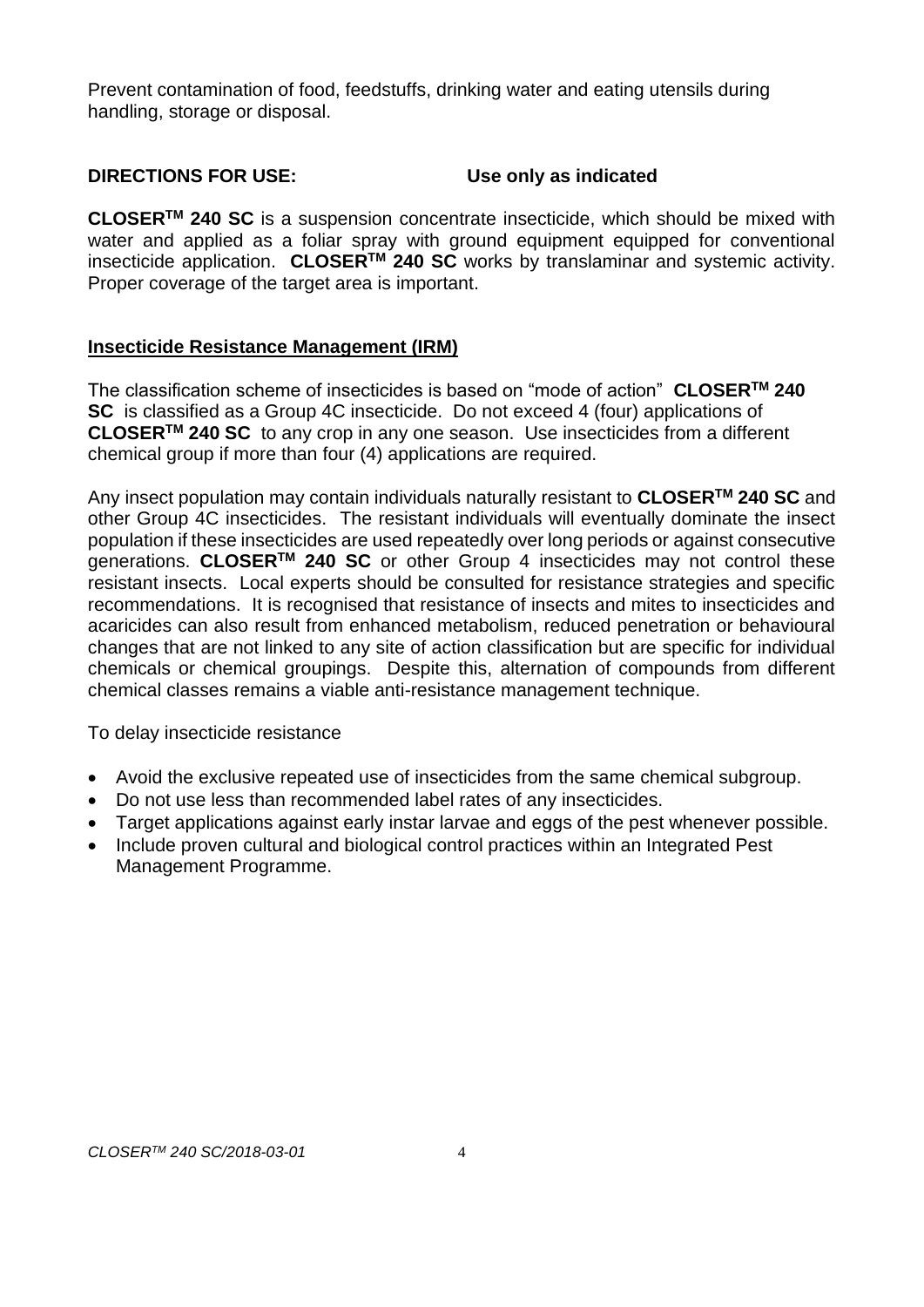#### **Integrated Pest Management (IPM) Programme:**

**CLOSERTM 240 SC** can be recommended for IPM programmes in various crops. **CLOSERTM 240 SC** should be applied when field scouting/monitoring indicates target pest populations have reached the economic threshold. Other than reducing the target pest species as a food source, **CLOSERTM 240 SC** used under GAP has an excellent fit because it has minimal impact on certain parasitic or predaceous insects and mites, including ladybirds, lacewings, assassin bugs, predatory mites, etc.

The feeding activities of these beneficial arthropods will aid in the extended natural control of other insects and reduce the likelihood of secondary pest outbreaks for which additional insecticide treatments may be needed.

If **CLOSERTM 240 SC** is tank mixed with other insecticides, less selective in conserving beneficial predatory insects, then the full benefit of **CLOSERTM 240 SC** to the IPM programme may be reduced.

#### **MIXING INSTRUCTIONS:**

#### **Mixing CLOSERTM 240 SC alone:**

Fill the spray tank with water to about half of the total spray volume required. Start agitating and add the required amount of **CLOSERTM 240 SC** (Pre-mix with water before adding) to the spray tank. Continue mixing and agitation while filling the spray tank to the required spray volume. Maintain sufficient agitation during application to ensure dispersion and uniformity of the spray mix. Do not allow water or spray mixture to back-siphon into the water source.

#### **Compatibility, pH and tank mixing:**

Do not apply **CLOSERTM 240 SC** in muddy water. **CLOSERTM 240 SC** performance is not affected if the pH of the spray mixture is maintained between 4-9. Spray mixtures with a low pH (pH 4 and below) may decrease the residual performance of **CLOSERTM 240 SC**. Buffer agents are generally not needed. Acidifiers or products that will acidify the spray mixture below pH 4 (e.g. phosphonates, high rates of foliar fertilizers, etc.) should be avoided or buffered back to pH 4-9.

**CLOSERTM 240 SC** compatibility with other agrochemicals has not been tested.

#### **Mixing Sequence for Tank Mixes:**

Fill the spray tank with water to approximately one quarter of the total spray volume required. Start agitation. Add different formulation types in the order indicated below, allowing time for complete mixing and dispersion after addition of each product. Allow extra mixing and dispersion time for water dispersible granule (dry flowable) (WG) products.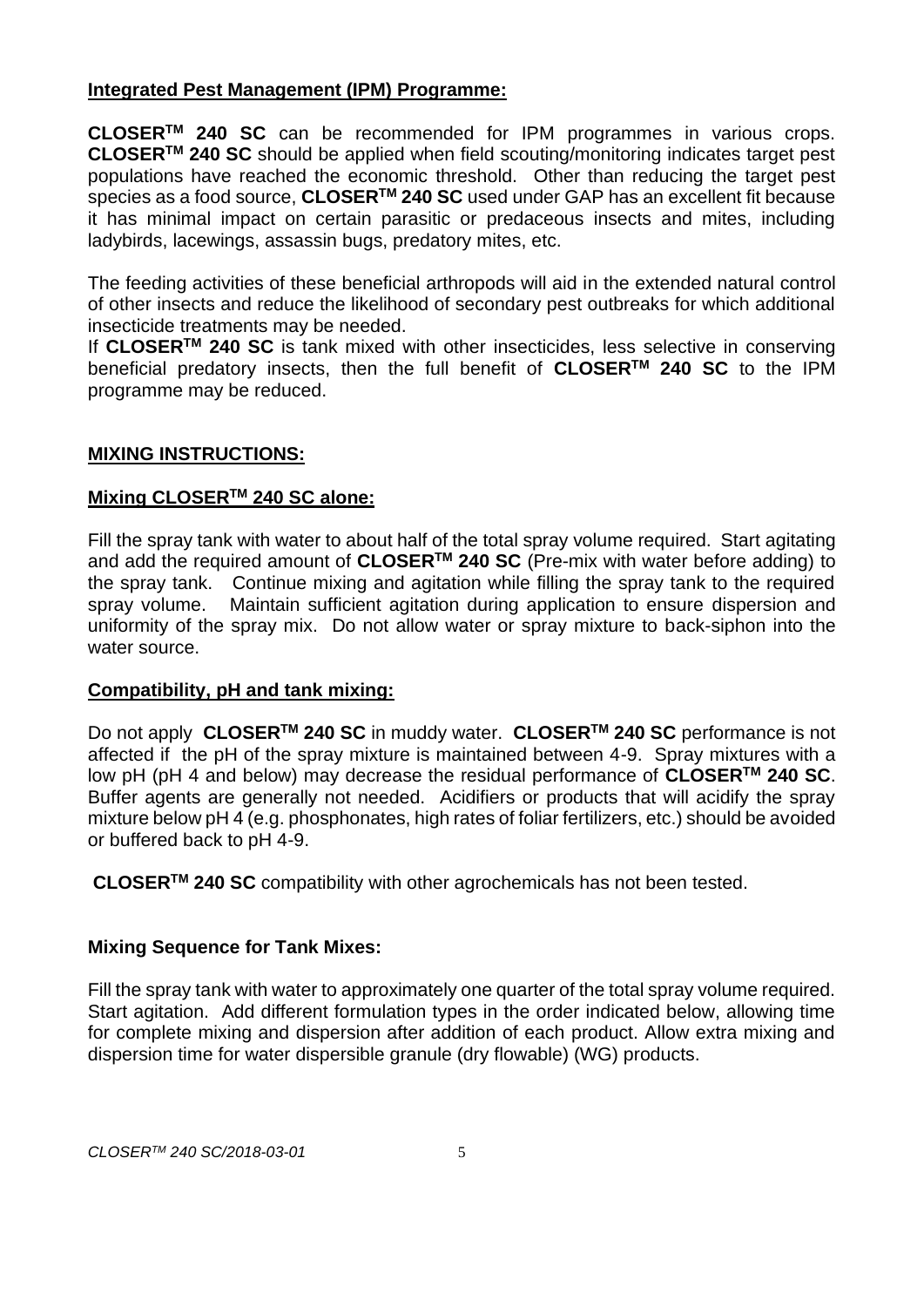Add different formulation types in the following order:

- 1. Half fill spray tank with water and maintain agitation. Then add:<br>2. Water dispersible granules (WG). (After pre-mixing with water)
- Water dispersible granules (WG). (After pre-mixing with water)
- 3. Wettable powders (WG) or water dispersible powders (WS) after pre-mixing with water.
- 4. **CLOSERTM 240 SC** and other suspension concentrates (SC).
- 5. Capsulated suspensions (CS).
- 6. Emulsifiable concentrates (EC) or Emulsion oil in water concentrates (EW).
- 7. Foliar Fertilizers after pre-mixing with water.

Finish filling the spray tank while maintaining continuous agitation during mixing, final filling and throughout application. If spraying and agitation must be stopped before the spray tank is empty, settled materials must be re-suspended before spraying is resumed. A back flow sparer agitator at the bottom of the tank is particularly useful for this purpose.

## **Premixing:**

Dispersible granule (WG) and Wettable Powder (WP) formulations may be pre-mixed with water (slurried) and added to the spray tank through a 20 – 35 mesh screen. This procedure assures good initial dispersion of these formulation types.

**Rainfastness:** Avoid applications when rain is expected within 6 hours of spraying.

# **APPLICATION**

Proper application techniques ensure thorough spray coverage and the correct dosage necessary to obtain optimum control of insect pests. The following recommendations are provided for effective application of **CLOSERTM 240 SC.** To ensure adequate spray coverage, attention should be given to proper ground speed and calibration as well as conditions such as wind speed, and foliar canopy.

#### **Application for Fruit tree crops:**

Use correctly calibrated, conventional orchard spray equipment to provide thorough coverage of the target crop and correct rate per hectare.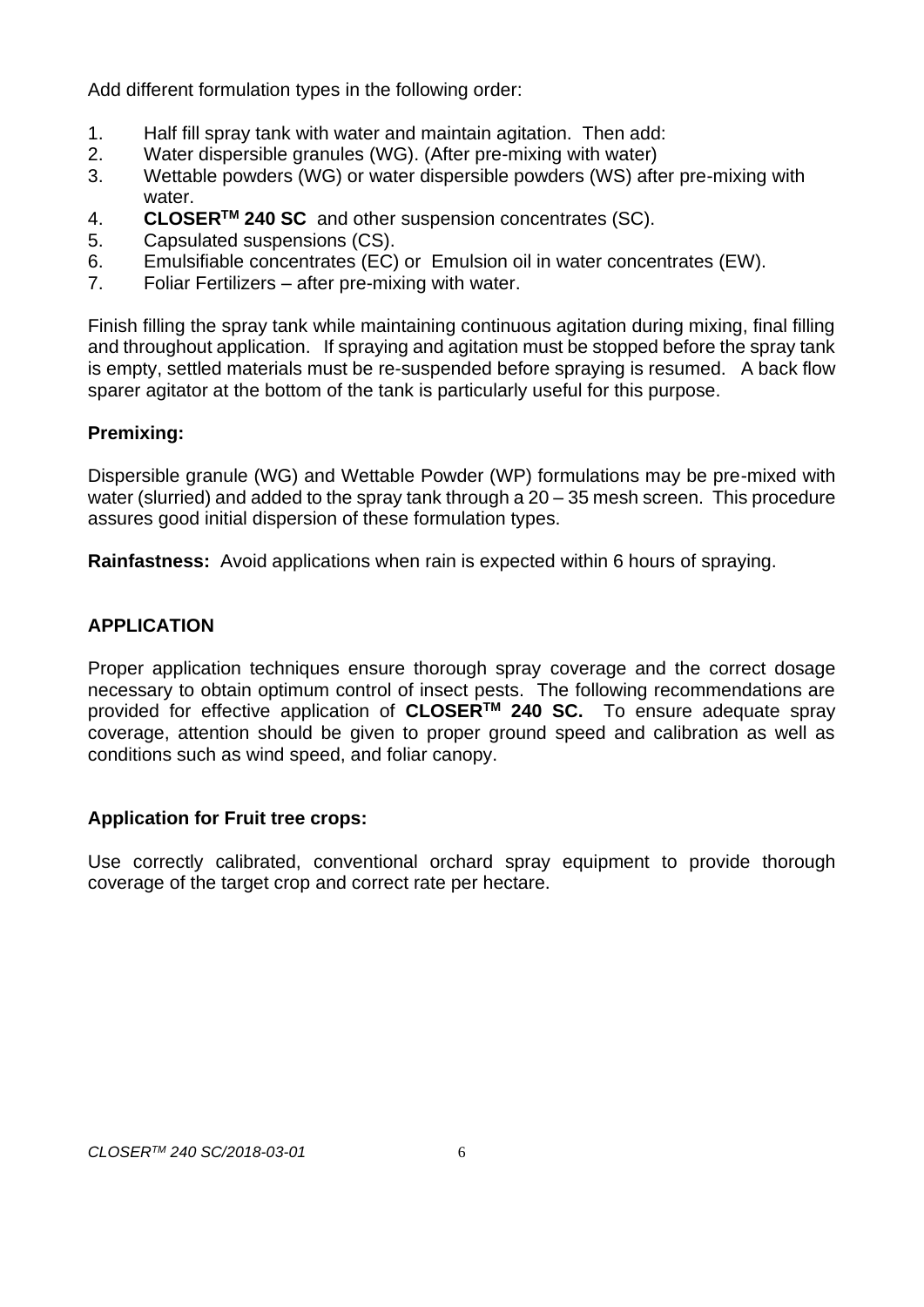#### **Deciduous fruit trees:**

**CLOSERTM 240 SC** should be sprayed to deciduous fruit trees using equipment and methods that will ensure proper coverage of the target area. Except for situations where high volume applications are specifically recommended, low volume applications (max. 4x) may be considered providing the equipment is suitable or adapted for low volume application and conditions are favourable for optimum coverage of the target area.

Rate per ha should preferably be calculated according to the formula for *"high volume requirements" (*HVR), using "*Unrath's Formula*" for *"Tree Row Volume*" (TRV).

 $TRY =$  Tree Height  $(TH)^* \times$  Tree Width  $(TW)^* \times 937 = HVR$  in liters per ha

Distance between Rows (RW)

\*(Tree height and tree width should be measured during summer when trees are in full flush)

Directions for Application Volumes (AV) at different growth stages and the calculation of rate per ha, based on High Volume Requirements (HVR)

| <b>Growth Stage</b>                             | <b>Application Volume</b> |
|-------------------------------------------------|---------------------------|
| <b>Bud Break to Full Blossom</b>                | 60 % x HVR                |
| 75 % Petal Fall to One Month Later (Mid Season) | 80 % x HVR                |
| Mid Season to Post Harvest, Before Leaf Drop    | 100 % x HVR               |

Rate per ha =  $\frac{HVR \text{ in } \ell / \text{ha} \times \text{Rate per 100 } \ell}{H}$ 

100

| <b>CROP/PEST</b>                                                                                                                                                                                                                                    | <b>DOSAGE/100 I</b><br><b>WATER</b> | <b>REMARKS</b>                                                                                                                                                 |
|-----------------------------------------------------------------------------------------------------------------------------------------------------------------------------------------------------------------------------------------------------|-------------------------------------|----------------------------------------------------------------------------------------------------------------------------------------------------------------|
| <b>CRUCIFERAE/</b><br><b>BRASSICA</b><br><b>VEGETABLES</b><br>(Brussels sprouts,<br>broccoli, cabbage<br>(including all varieties),<br>kale, kholrabi,<br>cauliflower, pakchoi and<br>collards)<br>Aphids<br>(Myzus persicae and<br>various others) | 100 ml/ha                           | Apply CLOSER <sup>™</sup> 240 SC as a high volume,<br>full cover spray at first signs of infestation,<br>and repeat application 14 days later if<br>necessary. |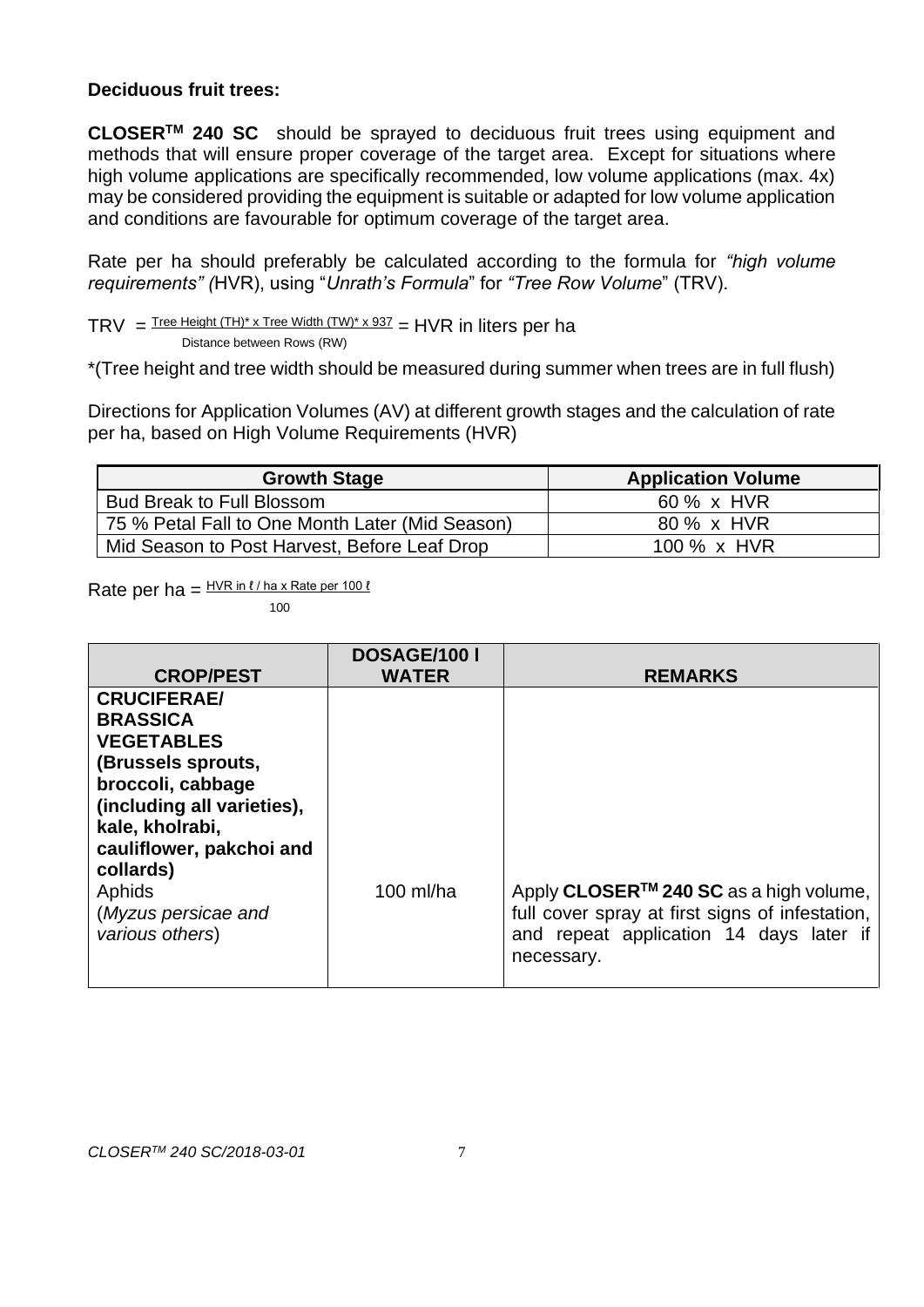| <b>CROP/PEST</b>                                                   | DOSAGE/100 I<br><b>WATER</b> | <b>REMARKS</b>                                                                                                                                                                                                                                                                                                                                                                                                                                                                                                                                                                                                                                                                                                                    |
|--------------------------------------------------------------------|------------------------------|-----------------------------------------------------------------------------------------------------------------------------------------------------------------------------------------------------------------------------------------------------------------------------------------------------------------------------------------------------------------------------------------------------------------------------------------------------------------------------------------------------------------------------------------------------------------------------------------------------------------------------------------------------------------------------------------------------------------------------------|
| <b>CRUCIFERAE/</b><br><b>BRASSICA</b><br><b>VEGETABLES (cont.)</b> |                              |                                                                                                                                                                                                                                                                                                                                                                                                                                                                                                                                                                                                                                                                                                                                   |
| Whitefly<br>(Bemisia tabaci)                                       | 250 ml / ha                  | Apply CLOSER <sup>™</sup> 240 SC as a high volume,<br>full cover spray at the first signs of<br>infestation and repeat applications at $7 - 10$<br>day intervals. Apply a minimum of two (2)<br>CLOSER™<br>240<br>consecutive<br><b>SC</b><br>applications to ensure effective control of<br>the pest. A spray programme needs to be<br>followed for control of Whitefly. Rotate to<br>insecticides with a different mode of action<br>for additional control measures.<br><b>RESISTANCE MANAGEMENT:</b><br>Do not exceed four (4) applications of<br>CLOSER <sup>™</sup> 240 SC in total per season to<br>any field of cabbages. Use registered<br>insecticides with a different mode of action<br>for further control measures. |
| <b>COTTON</b><br>Aphids<br>Aphis gossypii                          | 150 ml/ha                    | Apply CLOSER <sup>™</sup> 240 SC as a high volume,<br>full cover spray at first signs of infestation,<br>and repeat application 14 days later if<br>necessary. The volume of spray mixture to<br>be applied per hectare depends on the plant<br>size and plant density.<br><b>RESISTANCE MANAGEMENT:</b><br>Do not exceed (2) two applications of<br>CLOSER™ 240 SC per season to any field<br>of cotton. Use registered insecticides with a<br>different mode of action for further control<br>measures.                                                                                                                                                                                                                         |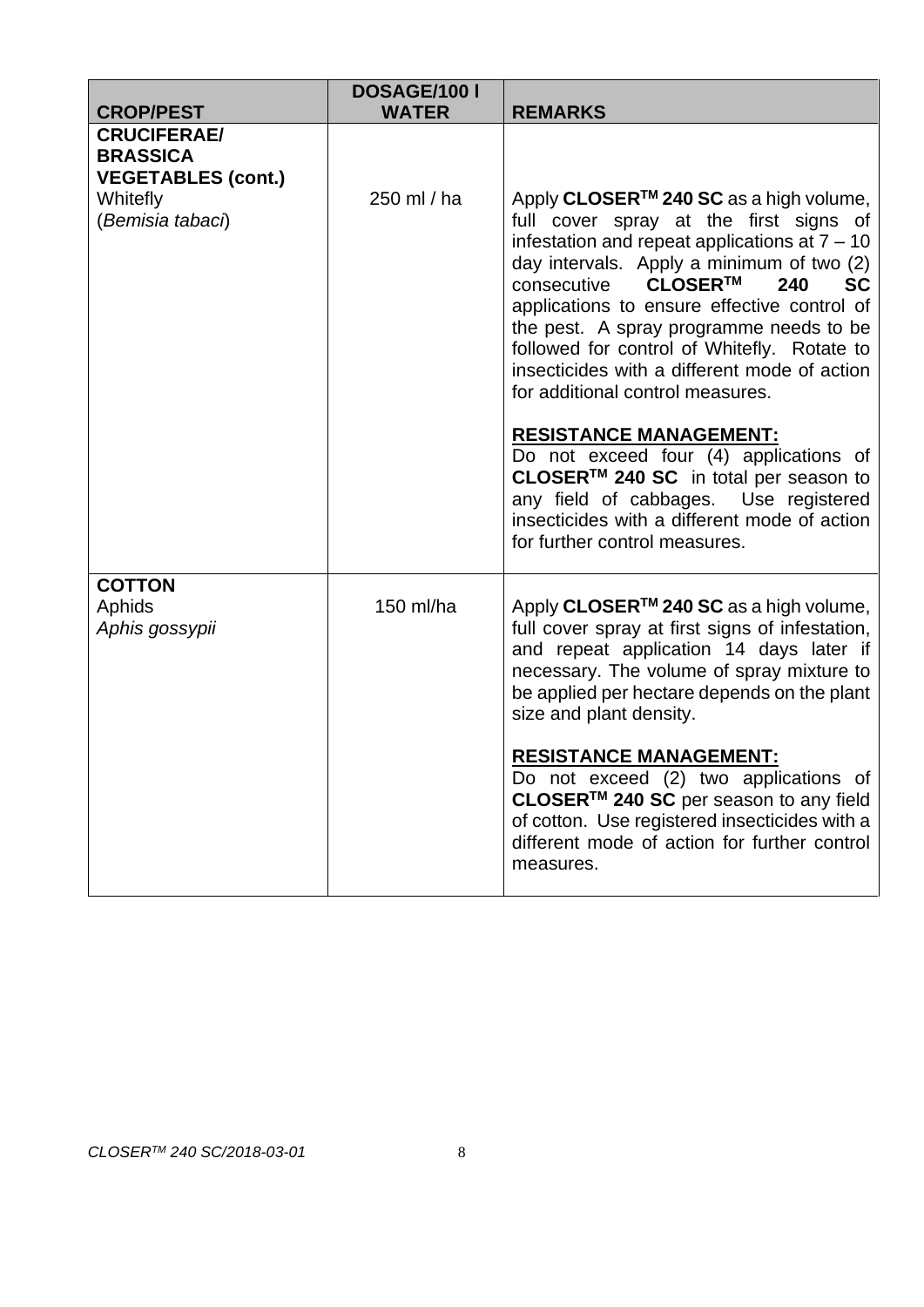| <b>CROP/PEST</b>                                                                 | DOSAGE/100 I<br><b>WATER</b> | <b>REMARKS</b>                                                                                                                                                                                                                                                                                                  |
|----------------------------------------------------------------------------------|------------------------------|-----------------------------------------------------------------------------------------------------------------------------------------------------------------------------------------------------------------------------------------------------------------------------------------------------------------|
| <b>CITRUS</b><br><b>Citrus Red Scale</b><br>(Aonidiella aurantii)<br>Suppression | $12 \text{ ml}$              | Apply CLOSER <sup>™</sup> 240 SC at 100 % petal fall<br>as a high volume, full cover application<br>ensuring good coverage of the frame of the<br>tree. Repeat application 4-6 weeks later.                                                                                                                     |
| Citrus thrips<br>(Scirtothrips aurantii)                                         | $12 \text{ ml}$              | Commence spraying at 100 % petal fall at<br>the first signs of thrip presence. Repeat<br>application when necessary. Apply as a<br>light cover spray. Thorough cover of the<br>target area is essential.<br>The use of DELEGATE 250 WG as anti-<br>resistance partner is strongly advised.                      |
| Mealybug species                                                                 | $12 \text{ ml}$              | Apply CLOSER <sup>™</sup> 240 SC at 100 % petal fall<br>or first signs of crawler movement, as a<br>high-volume full cover application. A follow<br>up application can be done 6 weeks later.<br>Ensure thorough coverage.                                                                                      |
|                                                                                  |                              | <b>Resistance Management:</b><br>Do not exceed three (3) applications in total<br>per season to any one block of Citrus. Do<br>not apply more than $1,25 \ell/ha$ (300 gai/ha)<br>of CLOSER™ 240 SC per season. Use<br>registered insecticides with a different mode<br>of action for further control measures. |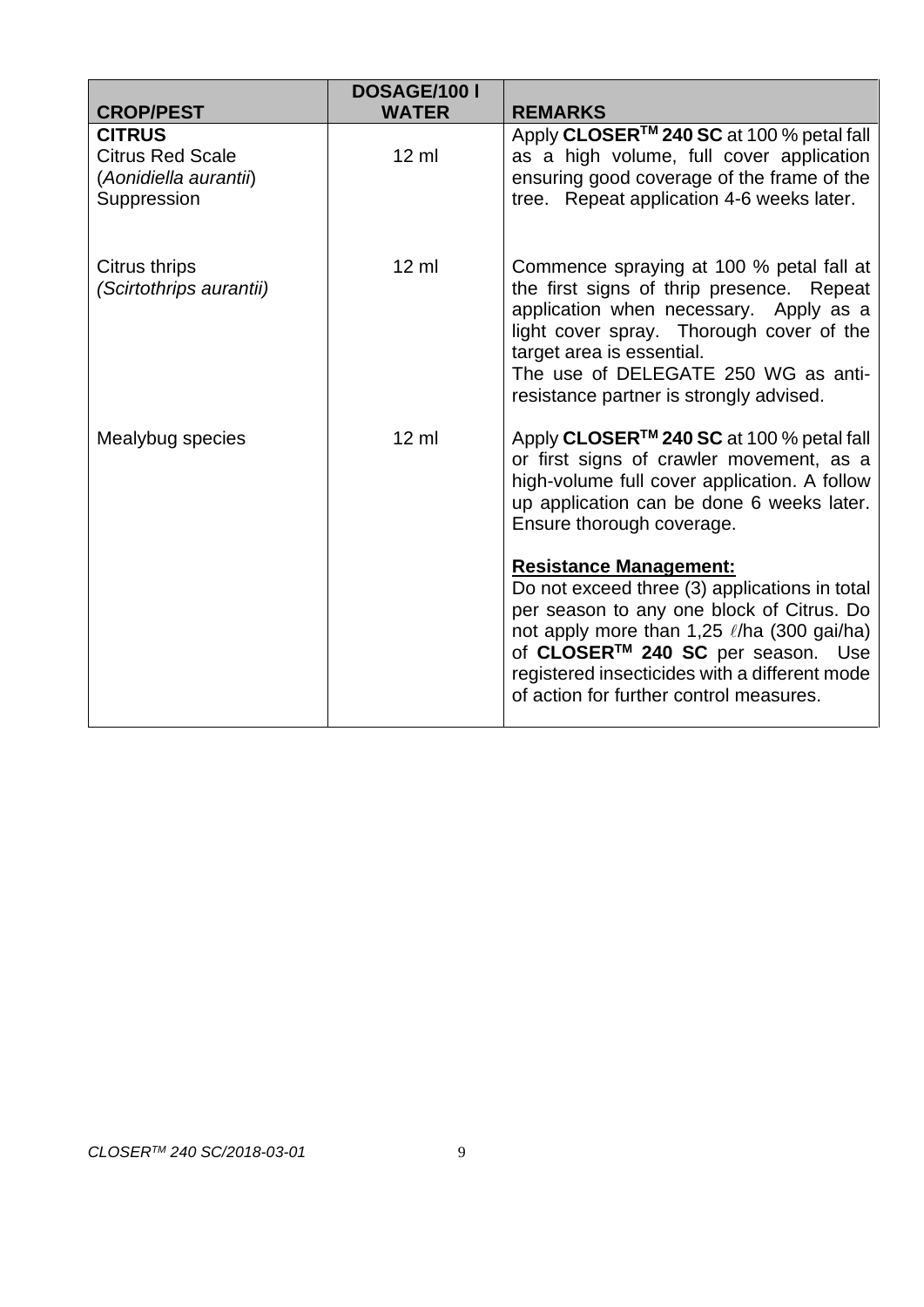| <b>CROP/PEST</b>                                                                                                                                                                                                                                      | DOSAGE/100 I<br><b>WATER</b> | <b>REMARKS</b>                                                                                                                                                                                                                                                                                                                                                                                                                                                                                                                                                                                                                                                                                                                     |
|-------------------------------------------------------------------------------------------------------------------------------------------------------------------------------------------------------------------------------------------------------|------------------------------|------------------------------------------------------------------------------------------------------------------------------------------------------------------------------------------------------------------------------------------------------------------------------------------------------------------------------------------------------------------------------------------------------------------------------------------------------------------------------------------------------------------------------------------------------------------------------------------------------------------------------------------------------------------------------------------------------------------------------------|
| <b>CUCURBITS</b><br>(melons, musk melons,<br>butternuts, cantaloupes,<br>watermelon, pumpkins,<br>squashes [including<br>summer and winter<br>squash], patty pans,<br>gourds, zucchini,<br>cucumbers and<br>gherkins)<br>Whitefly<br>(Bemisia tabaci) | 250 ml / ha                  | Apply CLOSER <sup>™</sup> 240 SC as a high volume,<br>full cover spray at the first signs of<br>infestation and repeat applications at $7 - 10$<br>day intervals. Apply a minimum of two (2)<br>CLOSER™<br>consecutive<br>240<br><b>SC</b><br>applications to ensure effective control of<br>the pest. A spray programme needs to be<br>followed for control of Whitefly. Rotate to<br>insecticides with a different mode of action<br>for additional control measures.<br><b>RESISTANCE MANAGEMENT:</b><br>Do not exceed four (4) applications of<br>CLOSER <sup>™</sup> 240 SC in total per season to<br>any field of cucurbits. Use registered<br>insecticides with a different mode of action<br>for further control measures. |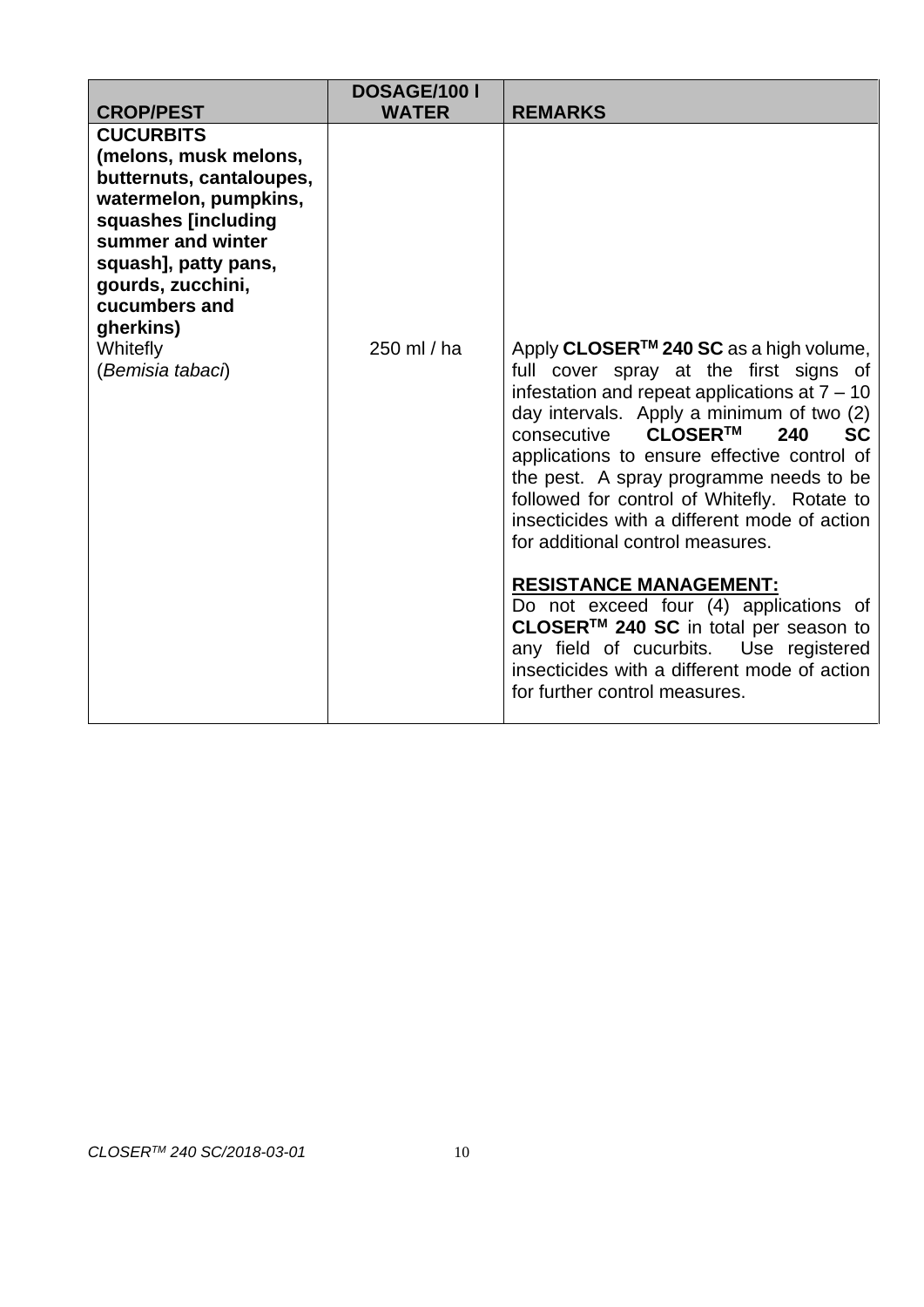| <b>CROP/PEST</b>                                                   | DOSAGE/100<br><b>LIWATER</b> | <b>REMARKS</b>                                                                                                                                                                                                                                                                                                                                                                                                                                                          |
|--------------------------------------------------------------------|------------------------------|-------------------------------------------------------------------------------------------------------------------------------------------------------------------------------------------------------------------------------------------------------------------------------------------------------------------------------------------------------------------------------------------------------------------------------------------------------------------------|
| <b>LETTUCE</b><br>Aphids<br>(Myzus persicae and<br>various others) | 100 ml/ha                    | Apply CLOSER <sup>™</sup> 240 SC as a high volume,<br>full cover spray at first signs of infestation,<br>and repeat application 14 days later if<br>necessary.                                                                                                                                                                                                                                                                                                          |
| Whitefly<br>(Bemisia tabaci)                                       | 250 ml / ha                  | Apply CLOSER <sup>™</sup> 240 SC as a high volume,<br>full cover spray at the first signs of<br>infestation and repeat applications at $7 - 10$<br>day intervals. Apply a minimum of two (2)<br>CLOSER™<br>consecutive<br>240<br><b>SC</b><br>applications to ensure effective control of<br>the pest. A spray programme needs to be<br>followed for control of Whitefly. Rotate to<br>insecticides with a different mode of action<br>for additional control measures. |
|                                                                    |                              | <b>RESISTANCE MANAGEMENT:</b><br>Do not exceed four (4) applications of<br>CLOSER™ 240 SC in total per season to<br>any field of lettuce. Use registered<br>insecticides with a different mode of action<br>for further control measures.                                                                                                                                                                                                                               |
| <b>PEPPERS</b><br>Whitefly<br>(Bemisia tabaci)                     | 250 ml / ha                  | Apply CLOSER <sup>™</sup> 240 SC as a high volume,<br>full cover spray at the first signs of<br>infestation and repeat applications at $7 - 10$<br>day intervals. Apply a minimum of two (2)<br>consecutive CLOSER™<br>240<br><b>SC</b><br>applications to ensure effective control of<br>the pest. A spray programme needs to be<br>followed for control of Whitefly. Rotate to<br>insecticides with a different mode of action<br>for additional control measures.    |
|                                                                    |                              | <b>RESISTANCE MANAGEMENT:</b><br>Do not exceed four (4) applications of<br>CLOSER™ 240 SC in total per season to<br>any field of peppers. Use registered<br>insecticides with a different mode of action<br>for further control measures.                                                                                                                                                                                                                               |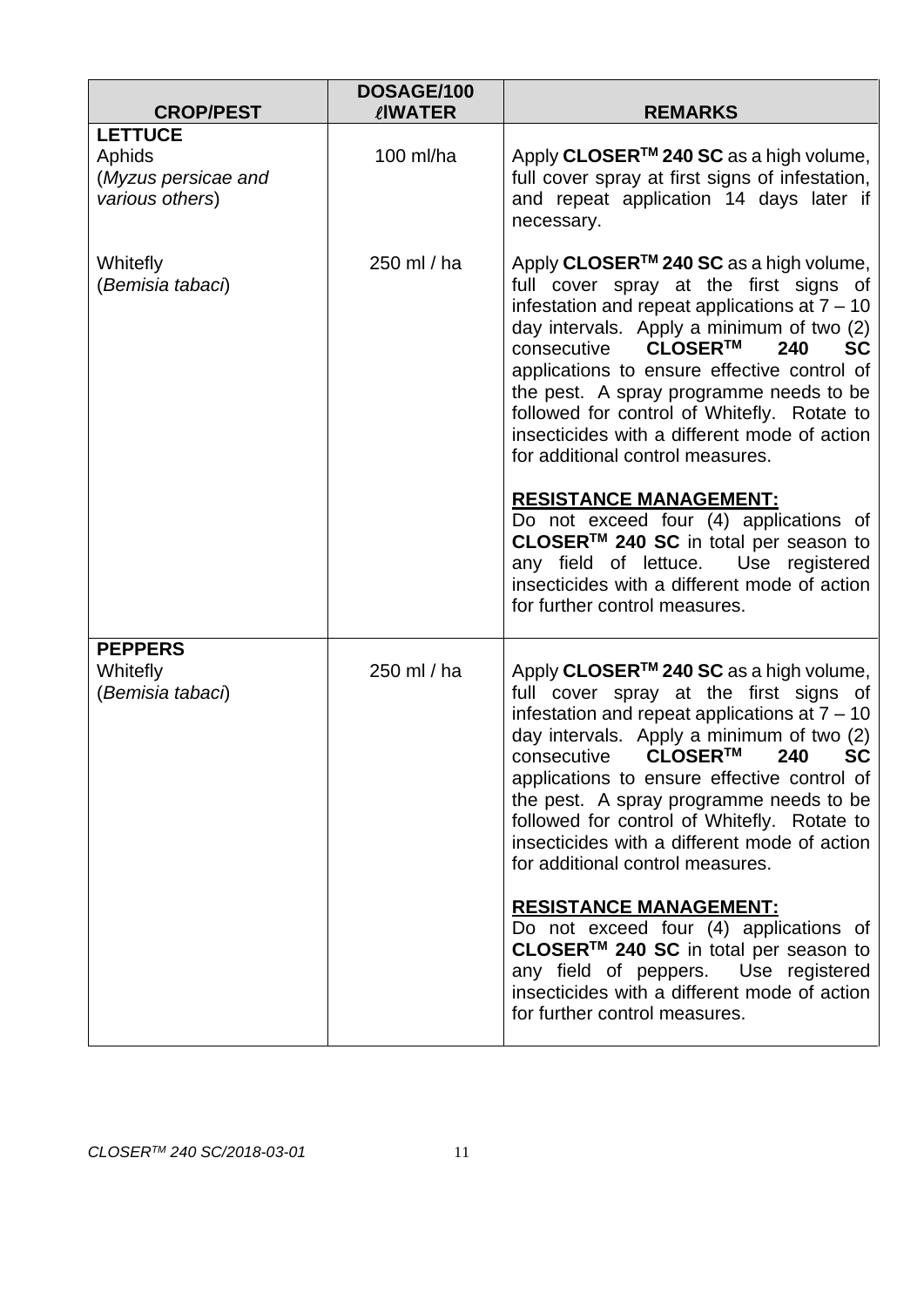| <b>CROP/PEST</b>                                  | DOSAGE/100 I<br><b>WATER</b> | <b>REMARKS</b>                                                                                                                                                                                                                                                 |
|---------------------------------------------------|------------------------------|----------------------------------------------------------------------------------------------------------------------------------------------------------------------------------------------------------------------------------------------------------------|
| <b>POME FRUIT</b><br><b>APPLES AND PEARS</b>      |                              |                                                                                                                                                                                                                                                                |
| Mealybug<br>(Pseudococcus spp)                    | $12 \text{ ml}$              | Ensure that mealybug populations are<br>controlled properly during the dormant<br>phase with a registered product.                                                                                                                                             |
|                                                   |                              | Apply CLOSER <sup>™</sup> 240 SC as a high volume,<br>full cover application ensuring<br>good<br>coverage. Application should target crawler<br>movement. A follow-up application can be<br>done before the mealybug crawlers enter<br>the calyx of the fruit. |
| <b>Woolly Apple Aphid</b><br>(Eriosoma lanigerum) | $12 \text{ ml}$              | Apply CLOSER <sup>™</sup> 240 SC as a high volume,<br>full cover application.                                                                                                                                                                                  |
|                                                   |                              | Apply in December when crawler movement<br>begins or when first symptoms of aphid<br>presence is noticed. This application will<br>contribute to mealybug control.                                                                                             |
|                                                   |                              | If necessary do a follow-up application 14<br>days later.                                                                                                                                                                                                      |
|                                                   |                              | <b>Resistance Management:</b><br>Do not exceed two (2) applications of<br>CLOSER™ 240 SC in total per season to<br>any one block of Apples or Pears. Use<br>registered insecticides with a different<br>mode of action for further control<br>measures.        |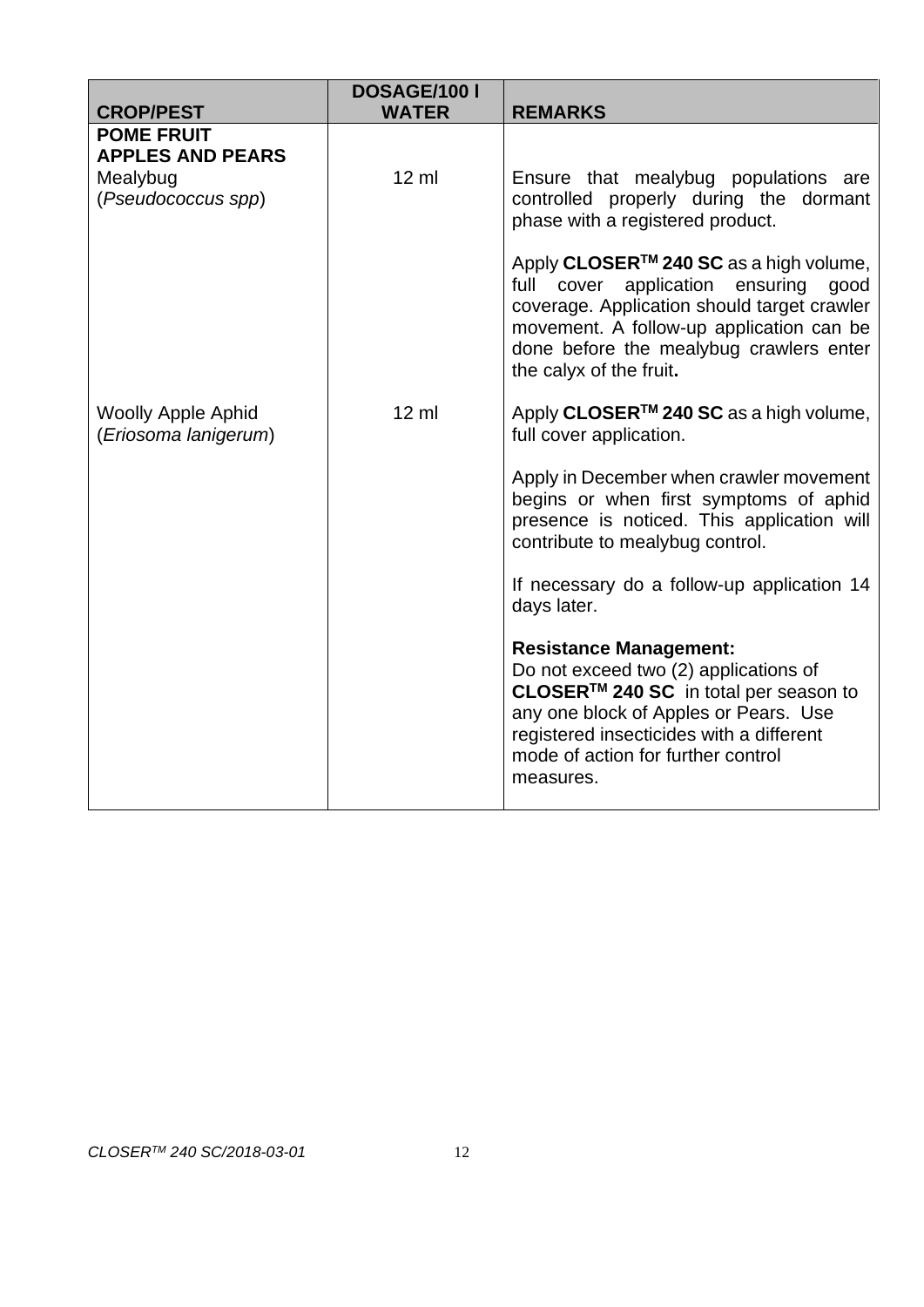|                                                                                              | DOSAGE/100 I   |                                                                                                                                                                                                                                                                         |
|----------------------------------------------------------------------------------------------|----------------|-------------------------------------------------------------------------------------------------------------------------------------------------------------------------------------------------------------------------------------------------------------------------|
| <b>CROP/PEST</b>                                                                             | <b>WATER</b>   | <b>REMARKS</b>                                                                                                                                                                                                                                                          |
| <b>POTATOES</b><br>Aphids<br>(Myzus persicae)                                                | 100 ml/ha      | Apply CLOSER <sup>™</sup> 240 SC as a high<br>volume, full cover spray at first signs of<br>infestation, and repeat application 14 days<br>later if necessary. The volume of spray<br>mixture to be applied per hectare depends<br>on the plant size and plant density. |
|                                                                                              |                | <b>Resistance Management:</b><br>Do not exceed three (3) applications of<br>CLOSER <sup>™</sup> 240 SC per season to any field<br>of Potatoes. Use registered insecticides<br>with a different mode of action for further<br>control measures.                          |
| <b>STONE FRUIT-</b><br>PEACHES, NECTARINES<br><b>AND PLUMS</b><br>Aphids<br>(Myzus persicae) | 5 <sub>m</sub> | Apply CLOSER <sup>™</sup> 240 SC as a high volume,<br>full cover application. Apply at first signs of<br>infestation. Do a follow up application if<br>necessary.                                                                                                       |
|                                                                                              |                | <b>Resistance Management:</b><br>Do not exceed three (3) applications of<br>CLOSER™ 240 SC in total per season to<br>any one block of Peaches, Nectarines or<br>Plums. Use registered insecticides with a<br>different mode of action for further control<br>measures.  |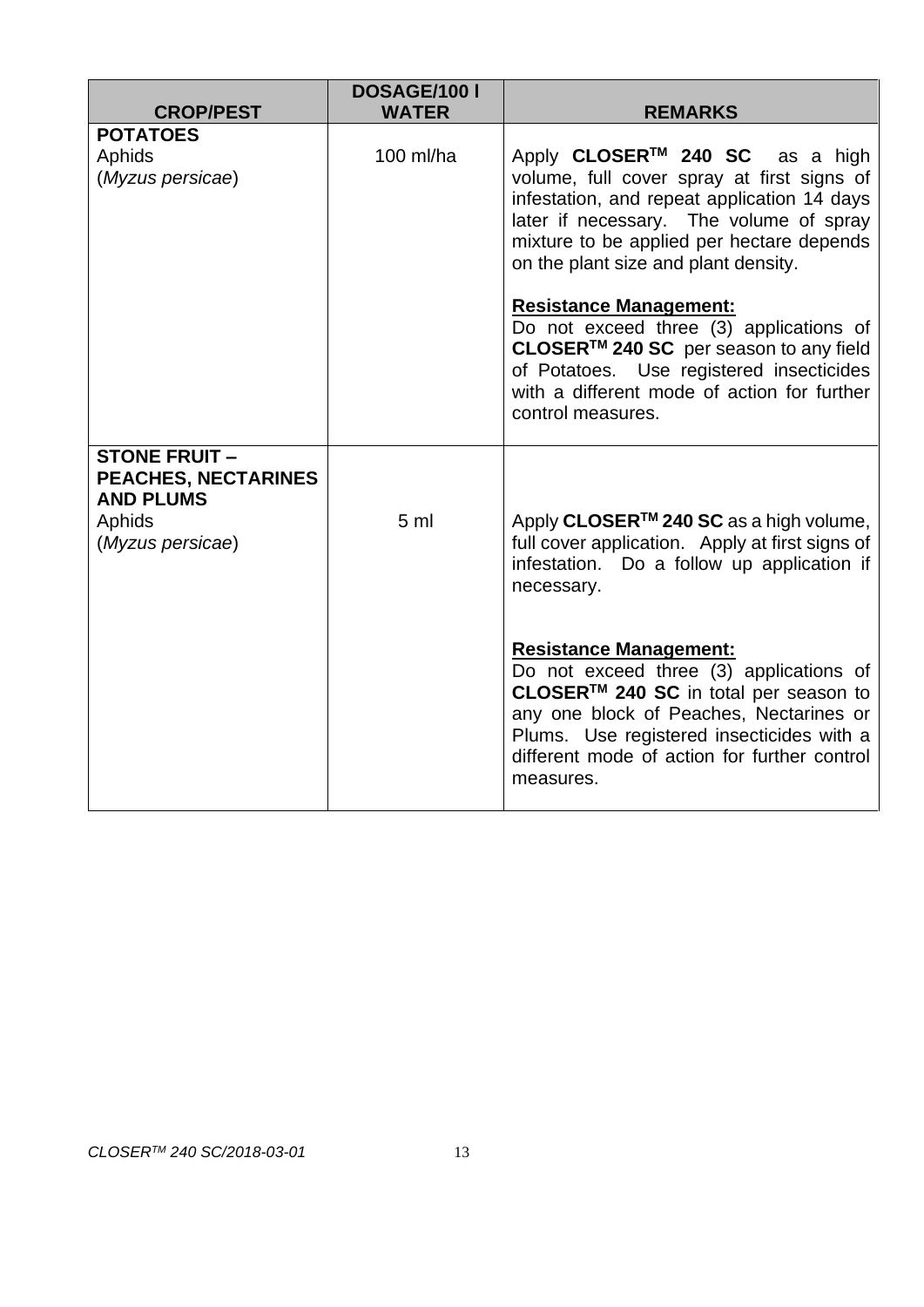| <b>CROP/PEST</b>                                                                                    | <b>DOSAGE/100 I</b><br><b>WATER</b> | <b>REMARKS</b>                                                                                                                                                                                                                                                                                                                                                                                                                     |
|-----------------------------------------------------------------------------------------------------|-------------------------------------|------------------------------------------------------------------------------------------------------------------------------------------------------------------------------------------------------------------------------------------------------------------------------------------------------------------------------------------------------------------------------------------------------------------------------------|
| <b>STRAWBERRIES</b><br>Aphids<br>(Chaetosiphon fragaefolii)                                         | 100 ml/ha                           | Apply CLOSER <sup>™</sup> 240 SC as a high volume,<br>full cover spray at first signs of infestation,<br>and repeat application 14 days later if<br>necessary.                                                                                                                                                                                                                                                                     |
|                                                                                                     |                                     | <b>Resistance Management:</b><br>Do not exceed three (3) applications of<br>CLOSER <sup>™</sup> 240 SC per season to any field<br>of strawberries. Use registered insecticides<br>with a different mode of action for further<br>control measures.                                                                                                                                                                                 |
| <b>TABLE GRAPES</b><br><b>Thrips</b><br><b>Western Flower Thrip</b><br>(Frankliniella occidentalis) | $12 \mathrm{ml}$                    | The presence of thrips and their coupled<br>damage on Grapes occurs mainly during<br>the period of early flowering to shortly after<br>flowering. In some areas and under certain<br>conditions (hot and dry weather) thrips<br>occur at a later stage during the season.<br>The presence of Thrip should be monitored<br>on a regular basis and control measures<br>should be considered when scouting<br>indicates infestations. |
|                                                                                                     |                                     | Apply CLOSER <sup>™</sup> 240 SC as a high volume<br>cover application when flowerhoods start<br>detaching. Under high infestation pressure<br>or an extended flowering period, a follow-up<br>application within $7 - 10$ days may be<br>necessary to obtain adequate protection.<br>To prevent the development of resistance,<br>rotate to Tracer 480 SC or Delegate 250<br>WG for follow up applications.                       |
|                                                                                                     |                                     | <b>Resistance Management:</b><br>Do not exceed three (3) applications of<br>CLOSER <sup>™</sup> 240 SC in total per season to<br>any one block of Grapes. Use registered<br>insecticides with a different mode of action<br>for further control measures.                                                                                                                                                                          |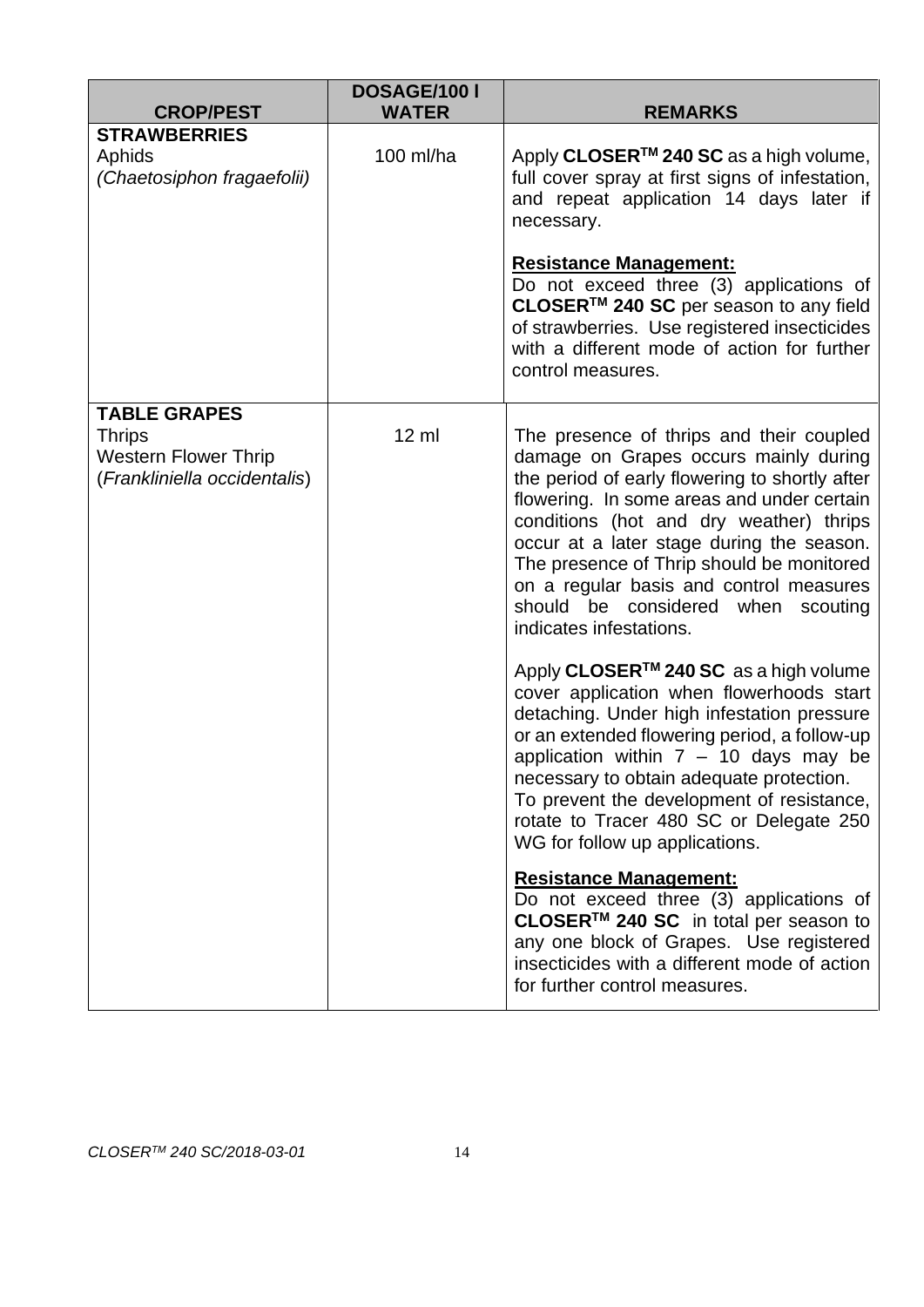| <b>CROP/PEST</b>                                              | DOSAGE/100 I<br><b>WATER</b> | <b>REMARKS</b>                                                                                                                                                                                                                                                                                                                                                                                                                                                                                                                                                                                                                                                                                                                                                                                        |
|---------------------------------------------------------------|------------------------------|-------------------------------------------------------------------------------------------------------------------------------------------------------------------------------------------------------------------------------------------------------------------------------------------------------------------------------------------------------------------------------------------------------------------------------------------------------------------------------------------------------------------------------------------------------------------------------------------------------------------------------------------------------------------------------------------------------------------------------------------------------------------------------------------------------|
| <b>TABLE AND WINE</b>                                         |                              |                                                                                                                                                                                                                                                                                                                                                                                                                                                                                                                                                                                                                                                                                                                                                                                                       |
| <b>GRAPES</b>                                                 |                              |                                                                                                                                                                                                                                                                                                                                                                                                                                                                                                                                                                                                                                                                                                                                                                                                       |
| Mealybug<br>(Pseudococcus spp)                                | $12 \mathrm{ml}$             | Apply CLOSER <sup>™</sup> 240 SC as a high volume<br>cover application as soon as crawlers are<br>detected at the base of the shoots or leaves,<br>followed by an additional application of<br>CLOSER <sup>™</sup> 240 SC within 21-30 days<br>under high infestation pressure. Ensure<br>thorough coverage. As Closer will only give<br>weeks<br>control, additional<br>control<br>4<br>measures need to be implemented should<br>re-infestation occur.<br>For optimal control dormant application of a<br>registered product with a different mode of<br>action to Closer™ 240 SC should preceed<br>summer applications.<br>A registered wetter or mineral oil can be<br>added to the high-volume winter application<br>to increase wetting and spreading, and<br>thereby overall bark penetration. |
|                                                               |                              | <b>Resistance Management:</b><br>Do not exceed three (3) applications of<br>CLOSER™ 240 SC in total per season to<br>any one block of Grapes. Use registered<br>insecticides with a different mode of action<br>for further control measures.                                                                                                                                                                                                                                                                                                                                                                                                                                                                                                                                                         |
| <b>TOMATOES</b><br><b>Tomato Whitefly</b><br>(Bemisia tabaci) | 250 ml / ha                  | Apply CLOSER <sup>™</sup> 240 SC as a high volume,<br>full cover spray at the first signs of<br>infestation and repeat applications at $7 - 10$<br>day intervals. Apply a minimum of two (2)<br>CLOSER™<br>consecutive<br><b>SC</b><br>240<br>applications to ensure effective control of<br>the pest. A spray programme needs to be<br>followed for control of Whitefly. Rotate to<br>insecticides with a different mode of action<br>for additional control measures.                                                                                                                                                                                                                                                                                                                               |
|                                                               |                              | <b>RESISTANCE MANAGEMENT:</b><br>Do not exceed four (4) applications of<br>CLOSER™ 240 SC in total per season to<br>any field of Tomatoes. Use registered<br>insecticides with a different mode of action<br>for further control measures.                                                                                                                                                                                                                                                                                                                                                                                                                                                                                                                                                            |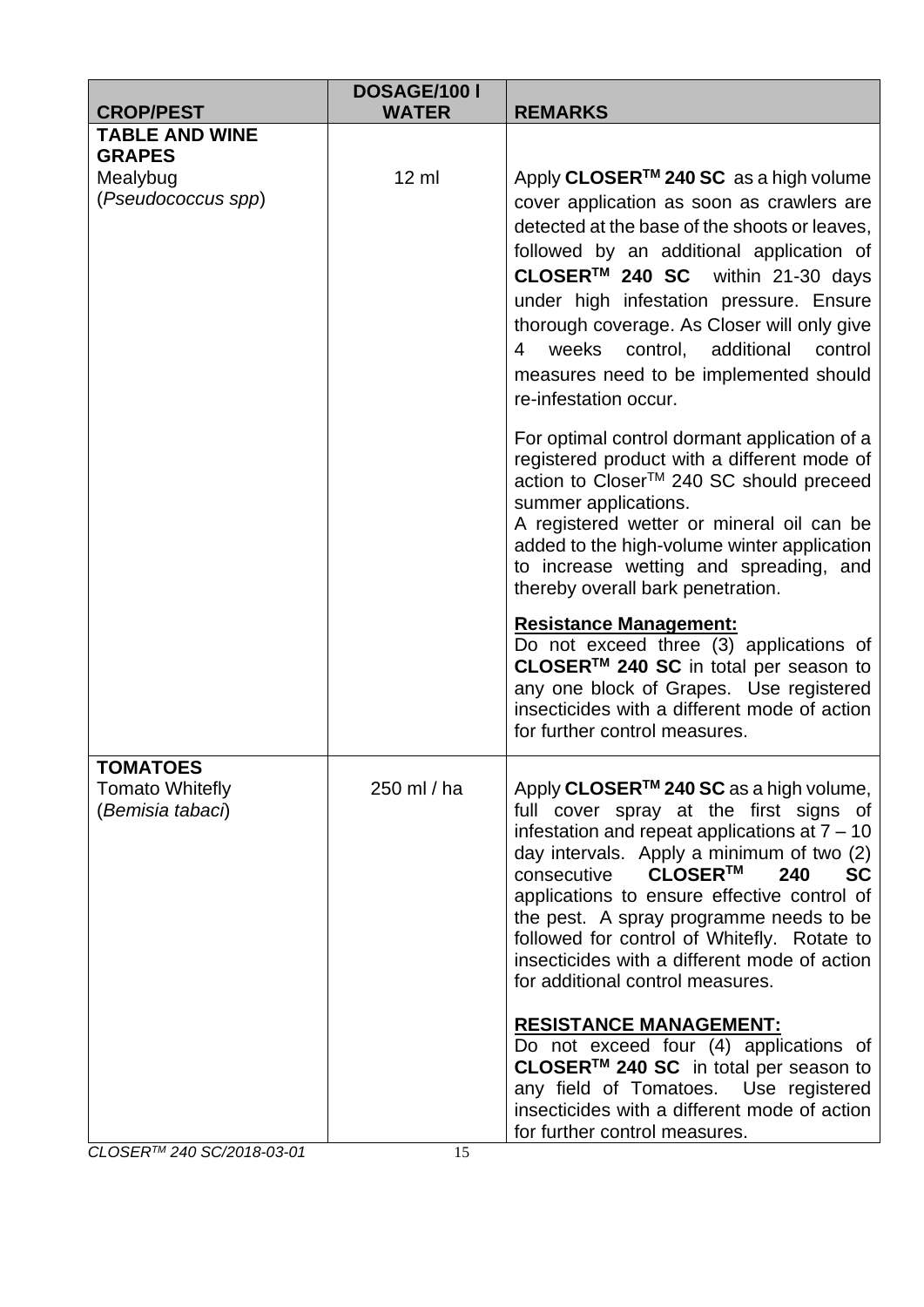| <b>CROP/PEST</b>                                                                                                                                                                              | <b>DOSAGE/100 I</b><br><b>WATER</b> | <b>REMARKS</b>                                                                                                                                                                                                                           |
|-----------------------------------------------------------------------------------------------------------------------------------------------------------------------------------------------|-------------------------------------|------------------------------------------------------------------------------------------------------------------------------------------------------------------------------------------------------------------------------------------|
| <b>TREE NUTS</b><br>(Almonds, Cashews,<br><b>Chestnuts, Hazelnuts,</b><br>macadamia nuts, Pecan<br>nuts, Pistachio nuts,<br><b>Walnuts, coconuts,</b><br><b>Brazil nuts and Pine</b><br>nuts) |                                     |                                                                                                                                                                                                                                          |
| Mealybug<br>(Pseudococcus spp.)                                                                                                                                                               | $12 \text{ ml}$                     | Apply CLOSER <sup>™</sup> 240 SC as a high volume,<br>cover application ensuring good<br>full<br>coverage. Apply at first signs of infestation,<br>preferably at crawler movement stage.<br>Repeat application six weeks later.          |
|                                                                                                                                                                                               |                                     | <b>RESISTANCE MANAGEMENT:</b><br>Do not exceed two (2) applications of<br>CLOSER™ 240 SC in total per season to<br>any macadamia orchard. Use registered<br>insecticides with a diferent mode of action<br>for further control measures. |

# THE FOLLOWING PRODUCTS MAY REPLACE **CLOSERTM 240 SC** FOR PEST RESISTANCE MANAGEMENT

DELEGATE 250 WG (Reg. No. L8392) TRACER 480 SC (Reg No. L6557)

> Local Emergency No: +27(0)82-895-0621 (SA only) 24 Hour Emergency Tel No: +32-3-575-5555 Information Hotline Tel No: +27(0)12) 683-5700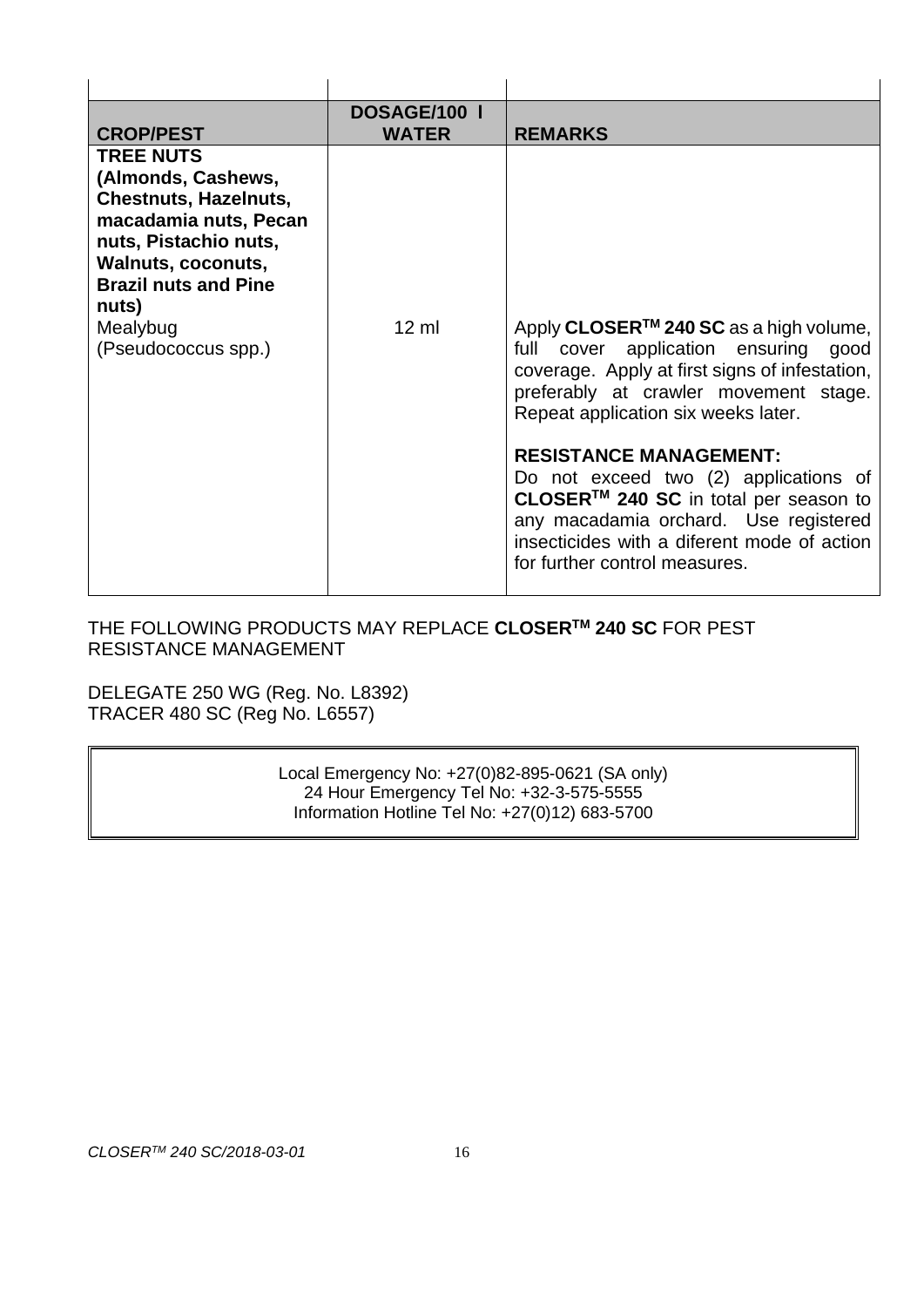# **WAARSKUWINGS**

**Onthoudingsperiode -** Minimum tyd wat tussen die laaste toediening en oes moet verstryk:

| Boomneute (Amandels, Kasjoeneute, Haselneute, Makadamia neute,<br>Pekanneute, Pistachioneute, Okkerneute, Klapperneute, Brasilaanse                    | 7 dae<br>1 dag<br>21 dae<br>3 dae |
|--------------------------------------------------------------------------------------------------------------------------------------------------------|-----------------------------------|
|                                                                                                                                                        | 14 dae                            |
|                                                                                                                                                        | 14 dae                            |
| Koolgewasse (Brussels spruite; brokkoli, kool<br>(insluitend alle variëte), boerenkool, koolraap, blomkool, "pakchoi" en                               |                                   |
|                                                                                                                                                        | 3 dae                             |
|                                                                                                                                                        | 14 dae                            |
| Pampoengewasse (spanspek, botterskorsie, , waatlemoen, Pampoene, skorsies<br>[insluitend somer en winter skorsies], "patty pans", kalbas, murgpampoen, |                                   |
|                                                                                                                                                        | 1 dag                             |
|                                                                                                                                                        | 7 dae                             |
|                                                                                                                                                        | 14 dae                            |
|                                                                                                                                                        | 14 dae                            |
|                                                                                                                                                        | 1 dag                             |
|                                                                                                                                                        | 21 dae                            |
|                                                                                                                                                        | 3 dae                             |
|                                                                                                                                                        | 28 dae                            |

- **LET WEL:** Nakoming van bogenoemde onthoudingsperiodes sal verseker dat die plaaslike vereistes vir Maksimum Residu Limiete nie oorskry word nie. Die invoertolleransies van ander lande mag egter verskil en plaaslike vlakke en onthoudingsperiodes mag dalk nie voldoen aan die vereistes van ander lande nie. Indien die gewas wat behandel gaan word vir uitvoer bestem is, skakel met die betrokke invoerder of uitvoerorganisasie rakende die gebruik van hierdie produk, maksimum residuvereistes en aanbevole onthoudingsperiodes.
- Hanteer die produk versigtig.
- Mag moontlike oogirritasie veroorsaak.
- Bye:
	- ❖ Hierdie produk is giftig vir bye wanneer hul aan direkte bespuiting, of nat spuitresidu, blootgestel word.
	- ❖ Moenie direk op kolonies of bye wat aktief voed, spuit nie.
	- ❖ **CLOSERTM 240 SC** sal nie met die aktiwiteite van bye inmeng na die spuitstof afgedroog het nie.
	- ❖ Spuit gedurende nag op gewasse in blom of waar 'n gewas binne 500 m van die area wat bespuit moet word, in blom is.
	- ❖ Laat minstens 'n periode van 3 ure tussen toediening en bye aktiwiteit toe.
	- ❖ Studies het bewys dat daar geen newe effekte op byekorwe is nie.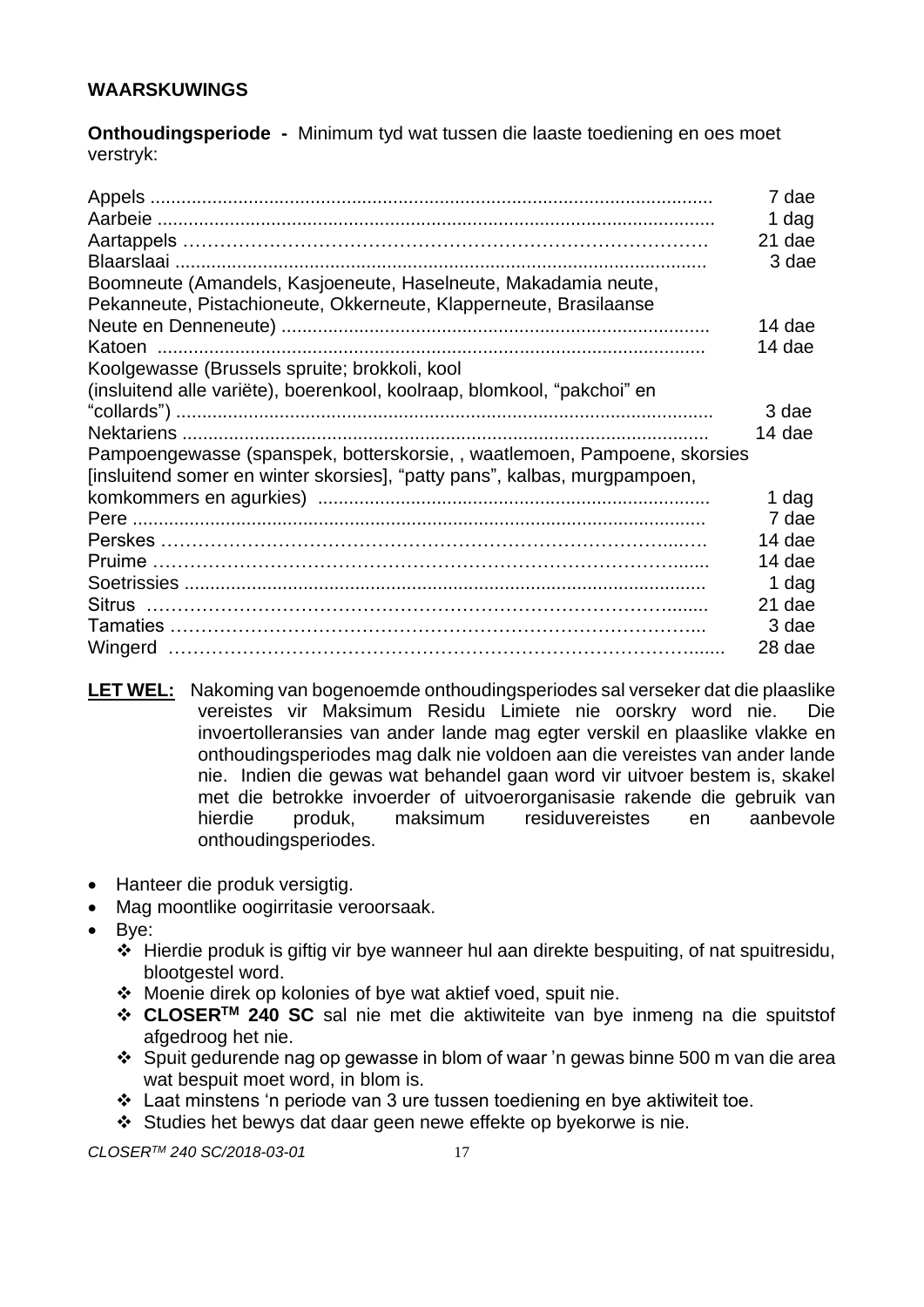Stel bure, byeboere asook plaaslike voorligters in kennis voordat in die nabyheid van gewasse in blom, toegedien word.

- Berg in 'n koel, droë plek en verwyderd vanaf voedsel en veevoer
- Hou buite bereik van kinders, oningeligte persone en diere.

#### **Herbetredingsperiode:**

Tensy beskermende klere gedra word, moenie 'n behandelde gebied betree alvorens die spuitneerslag afgedroog het nie.

**Alhoewel hierdie middel omvattend onder 'n groot verskeidenheid toestande getoets is, waarborg die registrasiehouer nie dat dit onder alle toestande doeltreffend sal wees nie, aangesien die werking en effek daarvan beïnvloed kan word deur faktore soos abnormale klimaats- en bergingstoestande; kwaliteit van verdunningswater; verenigbaarheid met ander stowwe wat nie op die etiket aangedui is nie en die voorkoms van weerstand van die plaag teen die betrokke middel sowel as die metode, tyd en akkuraatheid van toediening. Verder aanvaar die registrasiehouer nie verantwoordelikheid vir skade aan gewasse, plantegroei, die omgewing of vir nadelige effek op mens of dier of vir 'n gebrek aan prestasie van die betrokke middel as gevolg van die versuim van die gebruiker om etiketaanwysings na te kom of as gevolg van die ontstaan van toestande wat nie kragtens die registrasie voorsien kon word nie. Raadpleeg die verskaffer in die geval van enige onsekerheid.**

#### **VOORSORGMAATREëLS**

Berg altyd in die oorspronklike ge-etiketeerde houer. Die houer moet toe wees en moet in 'n droë, koel, goed geventileerde stoorplek geberg word, wat te alle tye gesluit is. Berg verwyderd van voedsel en voer.

Vermy die inaseming van sproeinewel.

Was met water en seep na hantering.

Dra beskermende klere bv. handskoene en 'n gesigskerm wanneer hanteer word.

Vermy vel- en oogkontak. In geval van toevallige oogkontak (verwyder kontaklense indien gebruik word) spoel oë met lopende water vir ongeveer 15 - 20 minute. In geval van toevallige kontak met vel moet gekontamineerde klere verwyder word en alle dele wat in kontak was met baie water en seep gewas word. Verkry mediese hulp indien oogirritasie nie sou opklaar nie.

Moenie eet, drink of rook terwyl gemeng of toegedien word nie.

Tydens vermenging of toediening moet die hande en gesig altyd gewas word voordat geëet, gedrink, gerook of die toilet besoek word.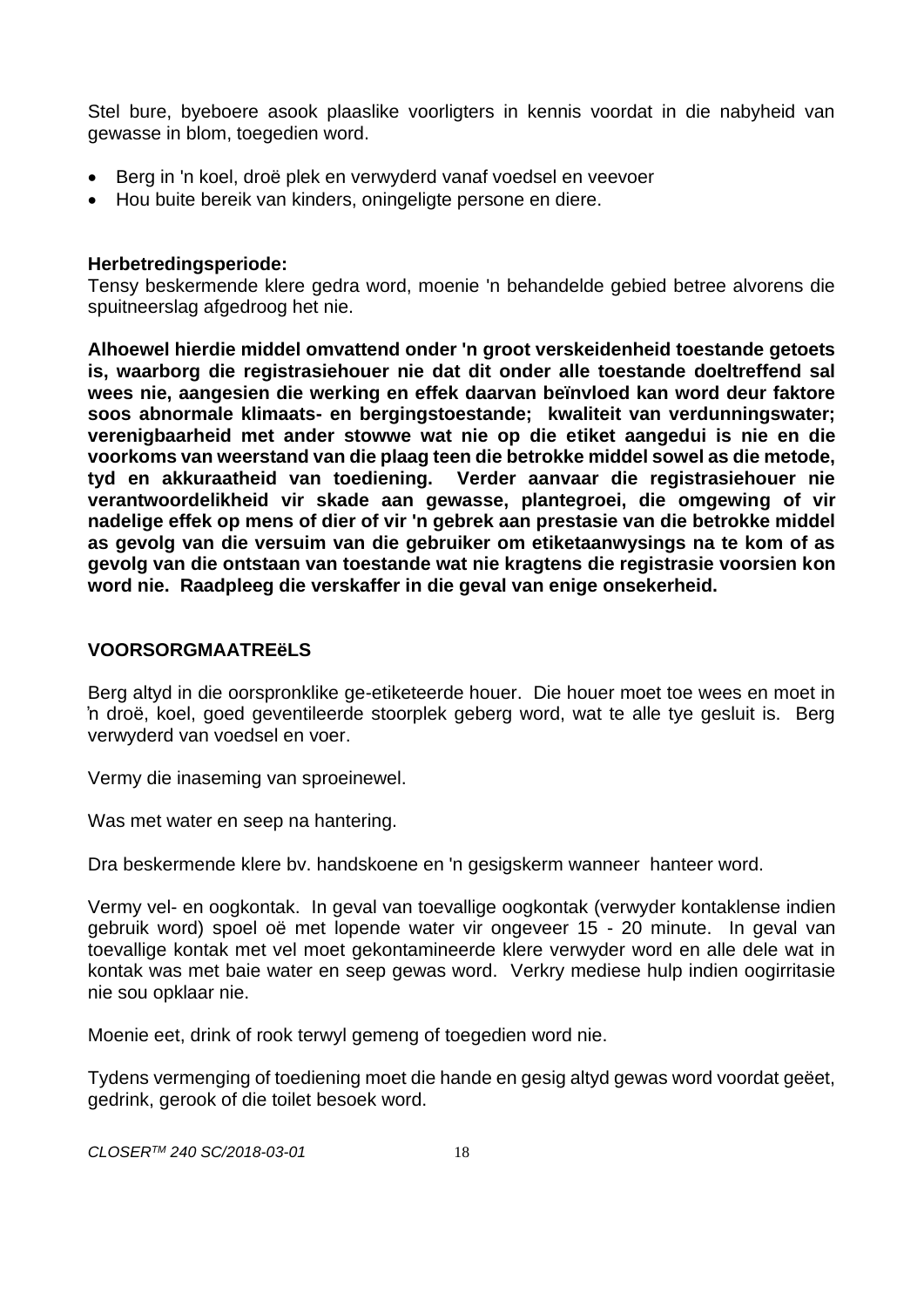Vermy wegdrywing van spuitnewel na aangrensende gewasse, weidings, riviere of damme.

Maak alle toerusting skoon voordat vir ander middels gebruik word en gooi spoelwater weg in reeds gespuite area waar dit nie gewasse, weiding, riviere, damme en waterbronne sal besoedel nie.

Ledig houers deur dit vir ongeveer 30 sekondes omgekeer te hou totdat die uitvloei van die inhoud tot 'n stadige drup verlangsaam. Spoel die leë houer daarna drie maal uit met water gelykstaande aan ongeveer 10 % van die volume van die houer en voeg die spoelwater by die inhoud van die spuittenk. Vernietig die leë houer deur gate in te kap, plat te slaan en te begrawe. Moet nooit leë houers vir enige ander doel aanwend nie.

Voorkom die besoedeling van kos, voedingstowwe, drinkwater en eetgerei tydens opberging, hantering en wegdoening.

#### **GEBRUIKSAANWYSINGS: Gebruik slegs soos aangedui.**

**CLOSERTM 240 SC** is 'n suspensie konsentraat insekdoder wat met water vermeng moet word om deur middel van konvensionele spuitapparaat as looftoedienings op plante toegedien te word.

**CLOSERTM 240 SC** werk deur middel van sistemiese aksie. Goeie bedekking van die teikenarea is belangrik.

#### **Weerstandsbestuur van insekmiddels**

Insekdoders word geklassifiseer op grond van hul werkingswyse. ("Mode of Action"). **CLOSERTM 240 SC** is geklassifiseer as 'n 4C insekdoder. Moenie **CLOSERTM 240 SC**  meer as vier (4) maal op enige gewas per seisoen toedien nie. Gebruik insekdoders van 'n ander chemiese groep indien meer as vier (4) toedienings benodig word.

Enige insekpopulasie mag individue met 'n natuurlike weerstand teen **CLOSERTM 240 SC**  of ander insekdoders binne dieselfde chemiese groep insluit. Indien **CLOSERTM 240 SC** , of insekdoders van dieselfde chemiese groep, herhaaldelik oor lang periodes, of teen opeenvolgende generasies van insekte aangewend word, sal die weerstandbiedende individue uiteindelik oorheersend in die populasie voorkom. Hierdie weerstandbiedende insekte sal nie deur **CLOSERTM 240 SC** , of ander insekdoders binne dieselfde chemiese groep, beheer word nie. Plaaslike kundiges moet oor 'n weerstandstrategie of oor aanbevelings in die verband geraadpleeg word. Dit is bekend dat weerstand van insekte en myte teen insek- en mytdoders ook as gevolg van verhoogde metabolisme, verlaagde penetrasie of veranderde gedragspatroon kan ontstaan. Hierdie tipe weerstand hou nie verband met enige werkingswyse-klassifikasie nie, maar sal spesifiek wees tot 'n bepaalde middel of chemiese groepering. Ten spyte van bogenoemde, bly die afwisseling van middels tussen verskillende chemiese groepe steeds 'n lewensvatbare antiweerstandstegniek.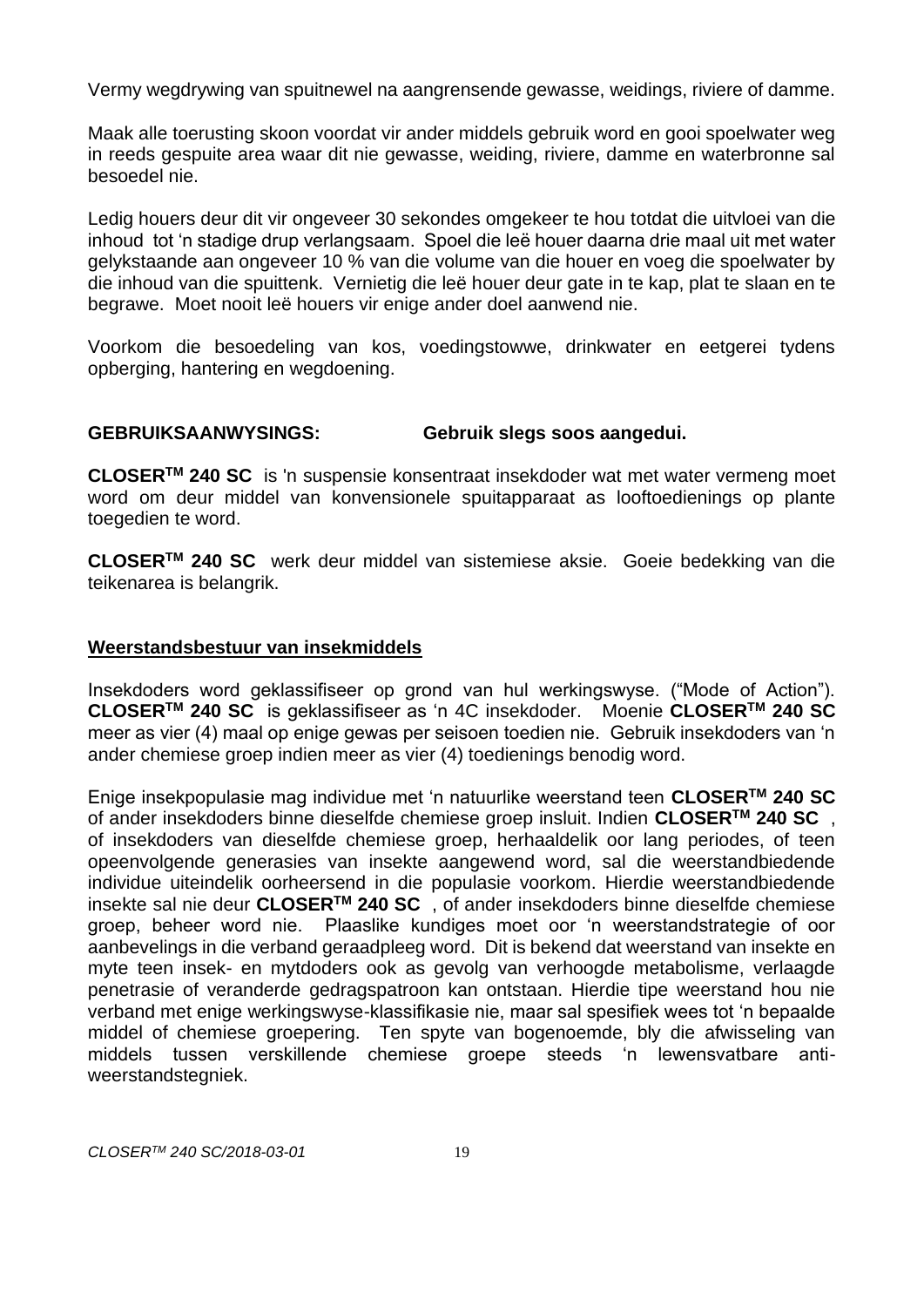Om insekweerstand te vertraag

- Vermy die eksklusiewe gebruik van insekdoders van dieselfde subgroep.
- Moenie insekdoders teen laer dosisse, as wat op die etiket voorgeskryf word, aanwend nie.
- Rig toedienings verkieslik en waar enigsins moontlik, teen die jonger larwale- of die eierstadium van 'n betrokke plaag.
- Sluit ook ander bewese landboukundige of biologiese beheerpraktyke by geïntegreerde plaagbestuursprogramme in.

# **Geïntegreerde Plaagbestuursprogram (GPB)**

**CLOSERTM 240 SC** kan in GPB programme van verskeie gewasse aanbeveel word, veral waar die voorkoms van plae gemonitor word en toedienings eers oorweeg word wanneer die ekonomiese drempelwaarde vir die plaag op die betrokke gewas bereik is.

Behalwe dat **CLOSERTM 240 SC** die plae wat as voedselbron vir voordelige insekte dien, beheer, het **CLOSERTM 240 SC** wat binne GLP aangewend word, nie 'n beduidende nadelige invloed op parasitiese en predatoriese insekte en myte soos skilpadkewers, goudogies, roofwantse, predatoriese myte ens. nie. Alhoewel **CLOSERTM 240 SC** as "skadelik' vir parasiete geklassifiseer word, het veldstudies getoon dat populasies weer vinnig na bespuiting herstel.

Indien **CLOSERTM 240 SC** met ander insekdoders, wat die selektiwiteit van **CLOSERTM 240 SC** ten opsigte van die voordelige insekte benadeel, gemeng word, sal die voordeel van **CLOSERTM 240 SC** in die GPB program nie ten volle benut kan word nie.

#### **Menginstruksies:**

#### **CLOSERTM 240 SC alleen:**

Vul die spuittenk tot die helfte van die totale volume water benodig. Voeg die verlangde hoeveelheid **CLOSERTM 240 SC** in die spuittenk terwyl die water aanhoudend geroer word en die tenk verder tot die verlangde volume aangevul word. Handhaaf roering gedurende bespuiting om univorme verspreiding van die middel in die tenk te verseker. Vermy die terugvloei van water of spuitmengsel na die waterbron.

#### **Mengbaarheid, pH en tenkvermenging:**

Moenie **CLOSERTM 240 SC** met modderige water vermeng nie. Die werking van **CLOSERTM 240 SC** word nie geaffekteer indien 'n pH van 4-9 gehandhaaf word. Spuitmengsels met 'n lae pH waarde (< pH 4) mag die residuele werking van **CLOSERTM 240 SC** benadeel. Buffermiddels is oor die algemeen nie nodig nie. Versuringsmiddels of produkte wat die spuitmengsel tot onder pH 4 sal versuur (bv. Fosfonate, hoë konsentrasies van blaarvoedings, ens.) moet vermy word, of herstel word tot 'n pH van 4-9.

Die mengbaarheid van **CLOSERTM 240 SC** met ander produkte is nie getoets nie.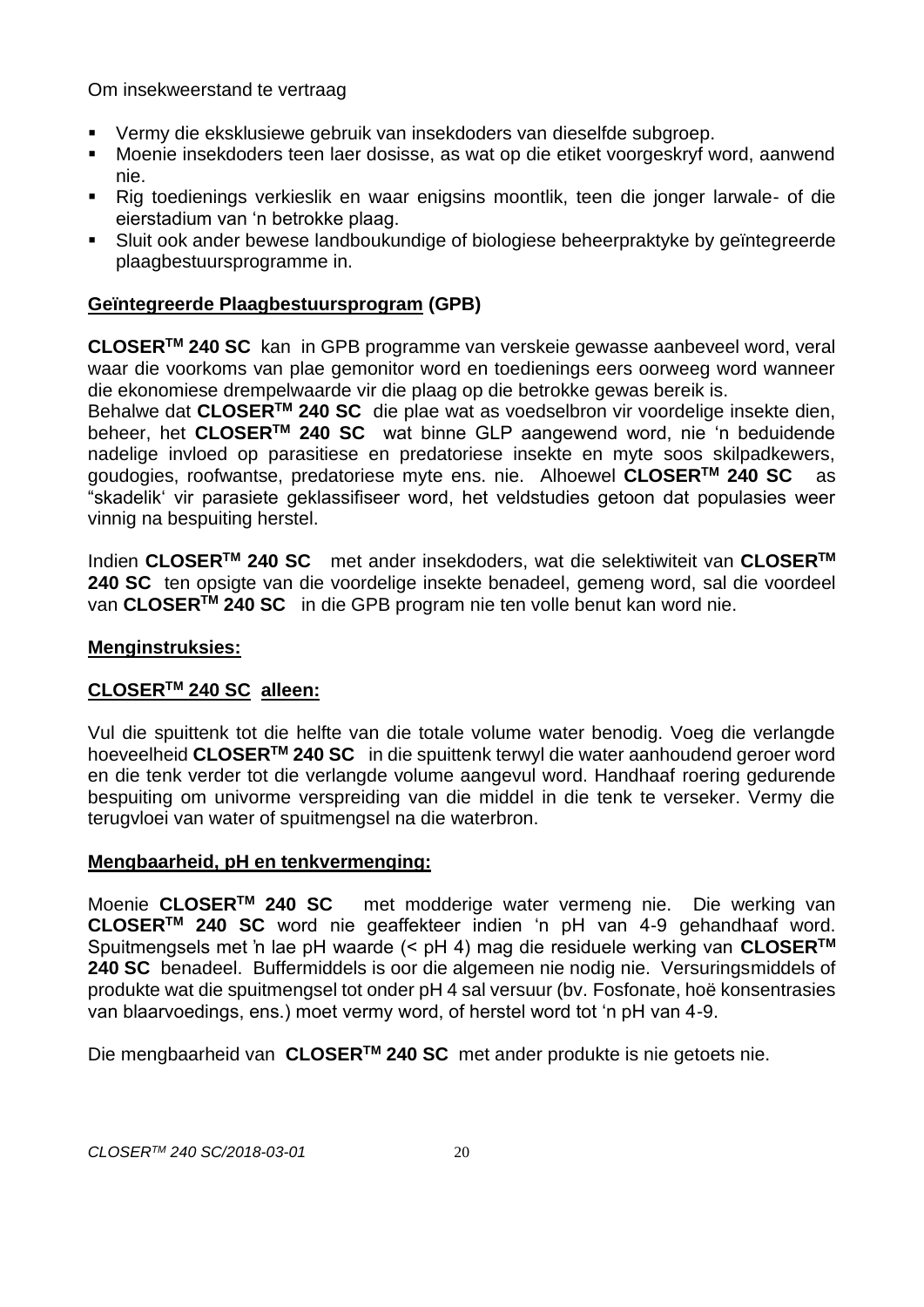#### **Mengvolgorde vir Tenkmengsels:**

Vul spuittenk tot ongeveer 'n kwart van totale volume spuitwater verlang. Terwyl die inhoud van die spuittenk geroer word, voeg die verskillende formulasiesoorte in volgorde soos hieronder genoem, by die spuitwater in die tenk. Na byvoeging van elke produk, laat voldoende tyd vir volledige vermenging en verspreiding toe, voordat die volgende produk bygevoeg word. Laat addisionele meng- en dispergeringstyd vir waterdispergeerbare produkte toe.

Meng verskillende formulasie in die volgende volgorde:

- 1. Vul spuittenk met water (50 % vol), terwyl deurlopend geroer word, voeg dan die ander formulasies soos volg by:
- 2. Water dispergeerbare korrels (WG) (Na vooraf vermenging met water).
- 3. Benatbare poeiers (WP) of waterdispergeerbare poeiers (WS) (Na vooraf vermenging met water).
- 4. **CLOSERTM 240 SC** en ander Suspensie konsentrate (SC).
- 5. Ge-enkapsuleerde suspensies (CS).
- 6. Emulgeerbare konsentrate (EC) of emulsies (olie in water konsentrate) (EW).
- 7. Blaarvoedingsmiddels na vooraf vermenging met water.

Terwyl deurlopend geroer word, vul tenk tot verlangde volume. Hou die inhoud van die tenk in roering vir die volle duur van vermenging en bespuiting. In geval van 'n spuitonderbreking terwyl die tenk nog nie leeg is nie, moet die spuitmengsel eers weer deur deeglike roering in suspensie gebring word, voordat bespuiting hervat word. 'n Terugvloei pyp met sywaartse uitlate op die bodem van die spuittenk is baie geskik vir die doel.

#### **Voorafvermenging**

Dispergeerbare korrel (WG) en benatbare poeier (WP) formulasies kan vooraf met water tot 'n pasta vermeng word en deur 'n 20 – 30 maas sif, by die spuitwater gevoeg word. Die prosedure verleen sodoende 'n goeie aanvanklike dispergering van die formulasie soorte.

**REëNVASTHEID:** Vermy toedienings indien reën binne 6 ure na toediening verwag word.

# **TOEDIENING**

Deur gebruik te maak van behoorlike toedieningstegnieke word verseker dat deeglike bedekking verkry word en die regte dosisse van **CLOSERTM 240 SC** per ha toegedien word om optimum beheer van insekplae te verseker. Vir die doeltreffende toediening van **CLOSERTM 240 SC** en goeie bedekking van die gewas, moet die volgende faktore in aanmerking geneem word: Die regte grondspoed en kalibrasie, sowel as windspoed, plantgrootte en digtheid van die blaredek.

#### **Toediening op Vrugtebome:**

Gebruik konvensionele boordspuit toerusting wat op korrekte wyse gekalibreer is om deeglike bedekking van die teikengewas en korrekte dosis per ha te verseker.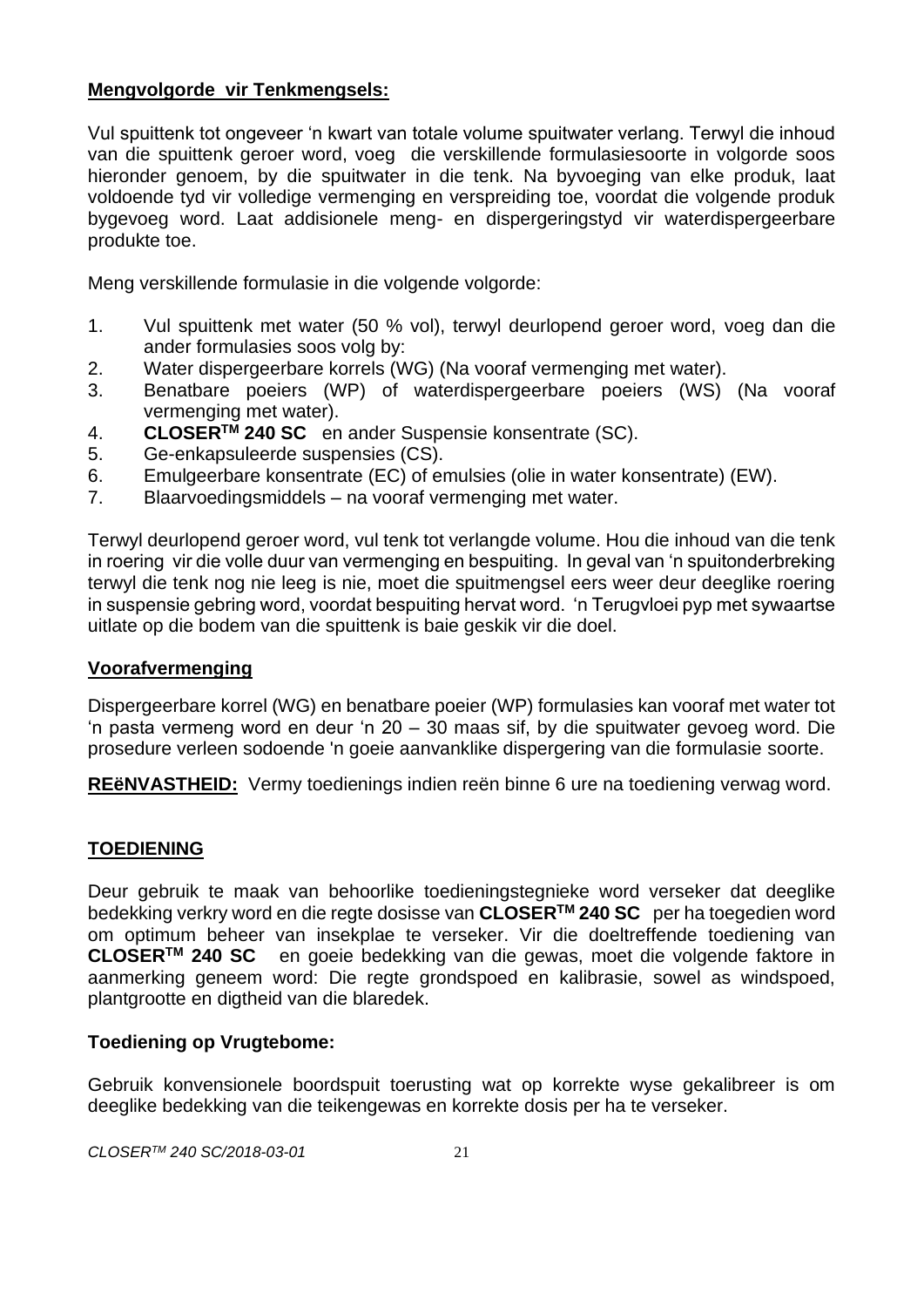**Sagtevrugtebome: CLOSERTM 240 SC** moet op sagtevrugtebome toegedien word deur gebruik te maak van toerusting en toedieningsmetodes wat sal verseker dat deeglike bedekking van die teikenarea verkry word. Behalwe waar hoëvolume bespuitings spesifiek aanbeveel word, mag laevolume toedienings oorweeg word (maks 4x), op voorwaarde dat die toerusting geskik is of aangepas is vir laevolume toediening, en dat toestande geskik is vir optimale bedekking van die teikenarea.

Die dosis per ha moet volgens die formule vir *"Hoë volume benodig" (*HVB) bereken word deur van "*Unrath se formule*" vir "*Boomry Volume*" (BRV) gebruik te maak.

BRV =  $\frac{\text{Boomhoogte (BH)}^* x \text{ Boomwydte (BW)}^* x \cdot 937}{x}$  = HVB in liters per ha Afstand tussen Rye (RW)

\*(Boomhoogte en Boomwydte moet gedurende die somer, wanneer bome in volblad is, bepaal word.)

Voorgestelde toedieningsvolumes (TV) by verskillende groeistadiums en die formule vir die berekening van dosis per ha, gebaseer op Hoëvolume Behoefte (HVB)

| Groeistadium                                       | Toedieningsvolume |
|----------------------------------------------------|-------------------|
| Bot tot Volblom                                    | 60 % x HVB        |
| 75 % Blomblaarval tot Een Maand Later (Midseisoen) | 80 % x HVB        |
| Midseisoen tot Na-oes, Voor Blaarval               | 100 % x HVB       |

Dosis per ha =  $\frac{HVB (l/ha) \times Dosis / 100l}{H}$ 

100

|                                | <b>DOSIS/100 I</b> |                                                                                                                                                                                                                                                                                   |
|--------------------------------|--------------------|-----------------------------------------------------------------------------------------------------------------------------------------------------------------------------------------------------------------------------------------------------------------------------------|
| <b>GEWAS/PLAAG</b>             | <b>WATER</b>       | <b>OPMERKINGS</b>                                                                                                                                                                                                                                                                 |
| <b>AARTAPPELS</b>              |                    |                                                                                                                                                                                                                                                                                   |
| Plantluise<br>(Myzus persicae) | 100 $ml/ha$        | Dien CLOSER <sup>TM</sup> 240 SC as 'n hoë volume<br>voldekbespuiting toe sodra plaag opgemerk<br>word. Herhaal toediening 14 dae later<br>indien nodig. Die spuitvolume wat<br>toegedien moet word per hektaar hang af<br>van die plantgrootte en plantdigtheid.                 |
|                                |                    | Weerstandstrategie:<br>As weerstandstrategie moet CLOSER™<br>240 SC nie meer as drie (3) maal per<br>seisoen op enige aartappelland toegedien<br>Gebruik geregistreerde<br>word nie.<br>insekdoders met 'n ander werkingswyse<br>wanneer verdere beheermaatreëls benodig<br>word. |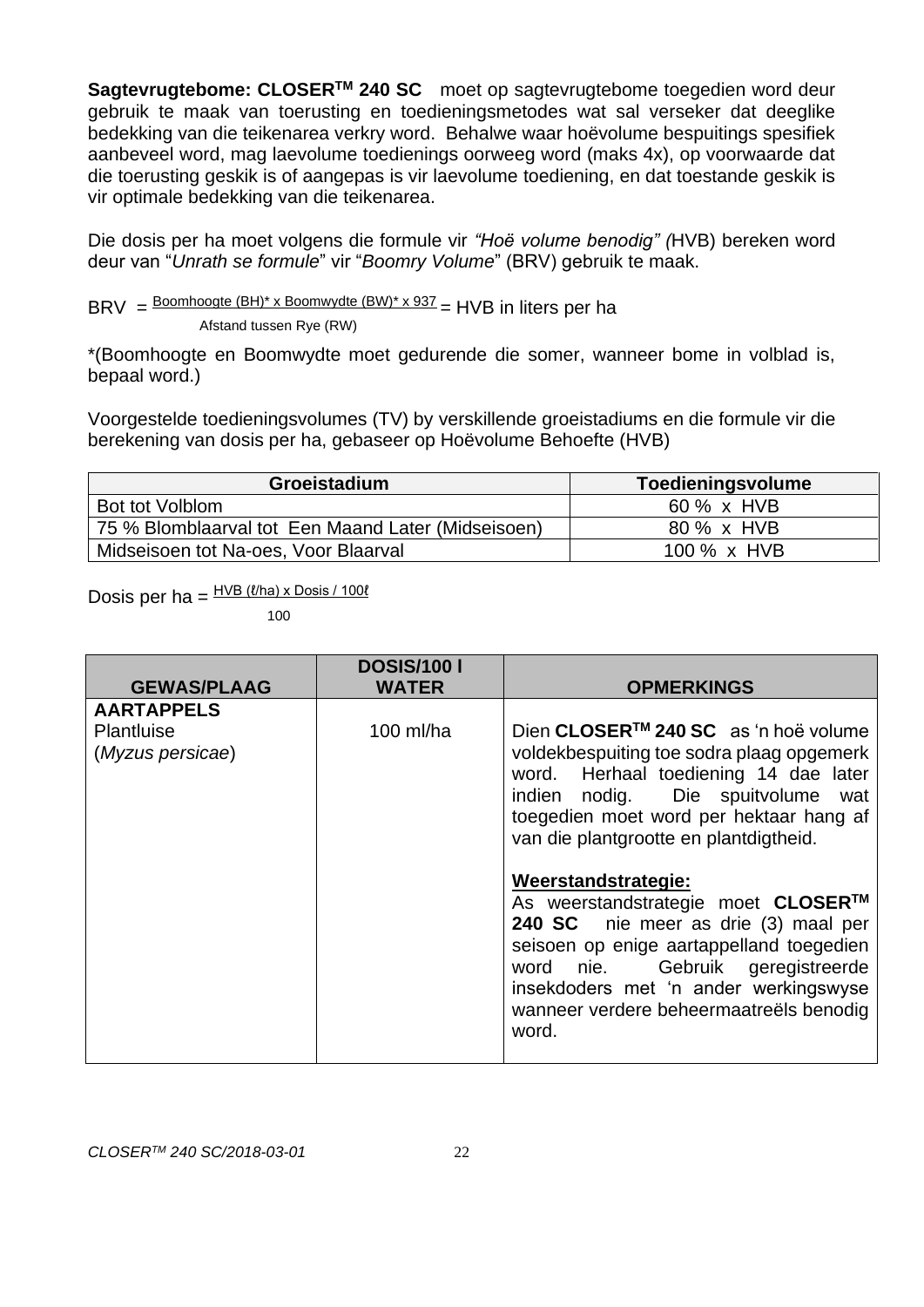| <b>GEWAS/PLAAG</b>                                         | <b>DOSIS/100 I</b><br><b>WATER</b> | <b>OPMERKINGS</b>                                                                                                                                                                                                                                                                                                                                                                                                                                                  |
|------------------------------------------------------------|------------------------------------|--------------------------------------------------------------------------------------------------------------------------------------------------------------------------------------------------------------------------------------------------------------------------------------------------------------------------------------------------------------------------------------------------------------------------------------------------------------------|
| <b>AARBEIE</b><br>Plantluise<br>(Chaetosiphon fragaefolii) | 100 ml/ha                          | Dien CLOSER™ 240 SC as 'n hoë volume<br>voldekbespuiting toe sodra plaag opgemerk<br>word. Heraal toediening 14 dae leter indien<br>nodig.<br>Weerstandstrategie:<br>As weerstandstrategie moet CLOSER™<br>240 SC nie meer as drie (3) maal per<br>seisoen op enige aarbeiland toegedien<br>Gebruik geregistreerde<br>nie.<br>word<br>insekdoders met 'n ander werkingswyse<br>wanneer verdere beheermaatreëls benodig<br>word.                                    |
| <b>BLAARSLAAI</b><br>Plantluise<br>(Myzus persicae)        | 100 ml/ha                          | Dien CLOSER <sup>™</sup> 240 SC as 'n hoë volume<br>voldekbespuiting toe sodra plaag opgemerk<br>Herhaal toediening 14 dae later<br>word.<br>nodig.<br>Die spuitvolume<br>indien<br>wat<br>toegedien moet word per hektaar hang af<br>van die plantgrootte en plantdigtheid.                                                                                                                                                                                       |
| Witvlieg<br>(Bemesia tabaci)                               | 250 ml/ha                          | Dien CLOSER <sup>™</sup> 240 SC as 'n hoë volume<br>voldekbespuiting toe sodra plaag opgemerk<br>word. Herhaal toedienings met $7 - 10$ dae<br>tussenposes. Dien ten minstens twee (2)<br>agtereenvolgende<br>toedienings<br>van<br>CLOSER™ 240 SC<br>toe om effektiewe<br>plaagbeheer te verseker. 'n Spuitprogram<br>moet gevolg word vir beheer van Witvlieg.<br>Vir addisionele beheermaatreëls moet<br>insekdoders met 'n ander werkingswyse<br>gebruik word. |
|                                                            |                                    | Weerstandstrategie:<br>As weerstandstrategie moet CLOSER™<br>240 SC<br>nie meer as vier (4) maal per<br>seisoen op enige blaarslaailand toegedien<br>word<br>nie.<br>Gebruik geregistreerde<br>insekdoders met 'n ander werkingswyse<br>wanneer verdere beheermaatreëls benodig<br>word.                                                                                                                                                                           |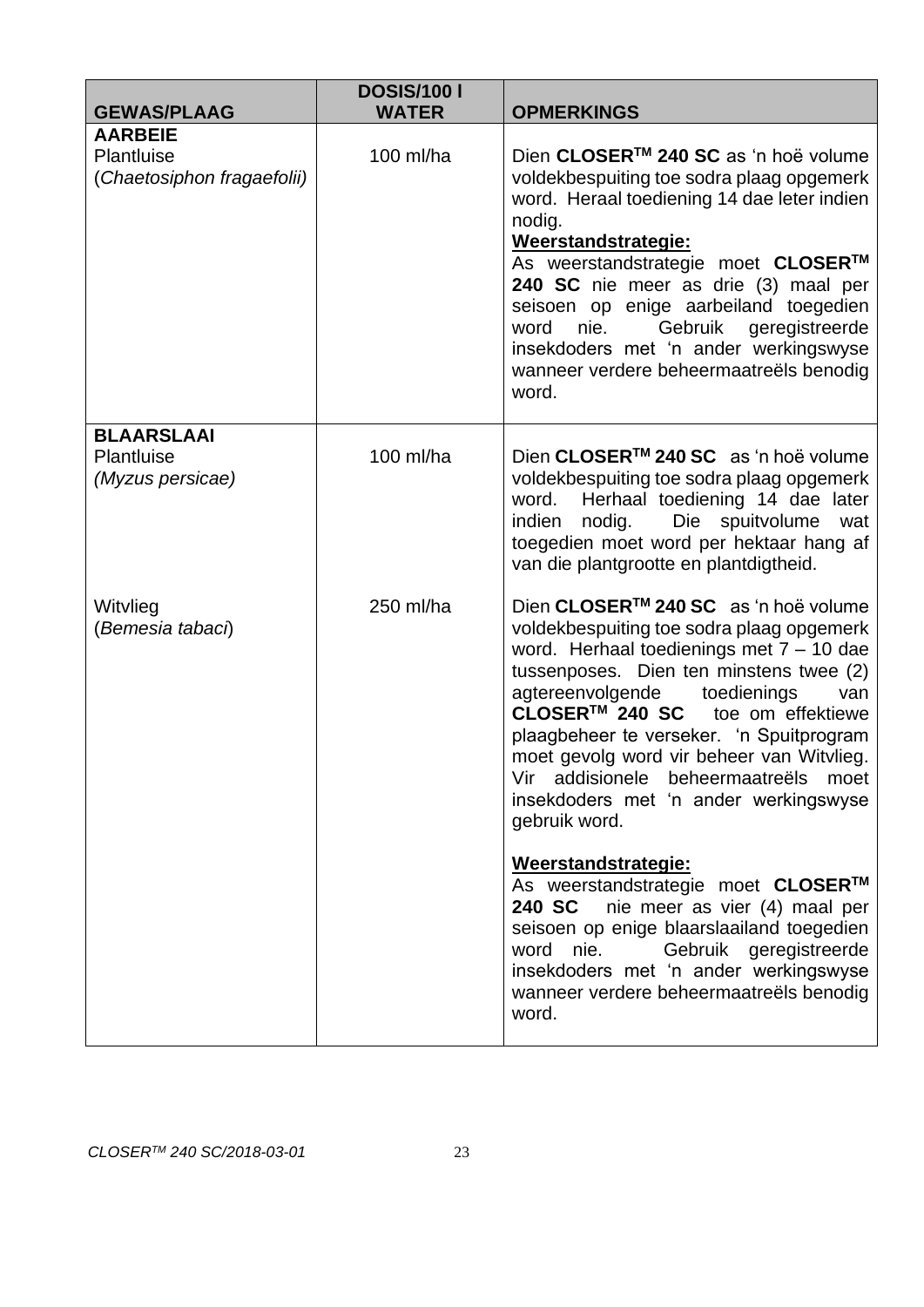| <b>GEWAS/PLAAG</b>                                                                                                                                                                                                                       | <b>DOSIS/100 I</b><br><b>WATER</b> | <b>OPMERKINGS</b>                                                                                                                                                                                                                                                                                                                                                                                                                                                                                   |
|------------------------------------------------------------------------------------------------------------------------------------------------------------------------------------------------------------------------------------------|------------------------------------|-----------------------------------------------------------------------------------------------------------------------------------------------------------------------------------------------------------------------------------------------------------------------------------------------------------------------------------------------------------------------------------------------------------------------------------------------------------------------------------------------------|
| <b>BOOMNEUTE</b><br>(Amandels,<br>Kasjoeneute,<br>Haselneute, Makadamia<br>neute, Pekanneute,<br>Pistachioneute,<br>Okkerneute,<br>Klapperneute,<br><b>Brasiliaanse neute en</b><br>Denneneute)<br><b>Witluis</b><br>(Pseudococcus spp.) | $12 \text{ ml}$                    | Dien CLOSER™ 240 SC as n hoë volume<br>voldekbespuiting toe sodra plaag opgemerk<br>word, verkieslik tydens kruiperbeweging.<br>Deeglike bedekking noodsaaklik. Herhaal<br>toediening ses weke later.<br>Weerstandstrategie:<br>As weerstandstrategie moet CLOSER™<br>240 SC nie meer as twee (2) maal per<br>makadamiaboord<br>enige<br>seisoen<br>op<br>toegedien word nie. Gebruik geregistreerde<br>insekdoders met 'n ander werkingswyse<br>wanneer verdere beheermaatreëls benodig            |
|                                                                                                                                                                                                                                          |                                    | word.                                                                                                                                                                                                                                                                                                                                                                                                                                                                                               |
| <b>KERNVRUGTE</b><br><b>APPELS EN PERE</b><br><b>Witluis</b><br>(Pseudococcus spp.)                                                                                                                                                      | $12 \text{ ml}$                    | CLOSER™<br>240 SC<br>Dien<br>'n<br>as<br>voldekbespuiting toe.<br>Dien CLOSER™<br>240 SC<br>'n<br>as<br>voldekbespuiting toe. Vir optimale beheer<br>witluis<br>is<br>dit<br>raadsaam<br>om<br>van<br>CLOSER <sup>™</sup> 240 SC in 'n spuitptogram toe<br>te dien. Dien toe as voor-blom toediening<br>drie<br>weke<br>(3)<br>voor<br>knoppieswel/groenpunt stadium. Volg op<br>'n<br>tweede<br>toediening<br>met<br>by<br>knoppieswel/groenpunt<br>stadium<br>met<br>CLOSERT <sup>M</sup> 240 SC. |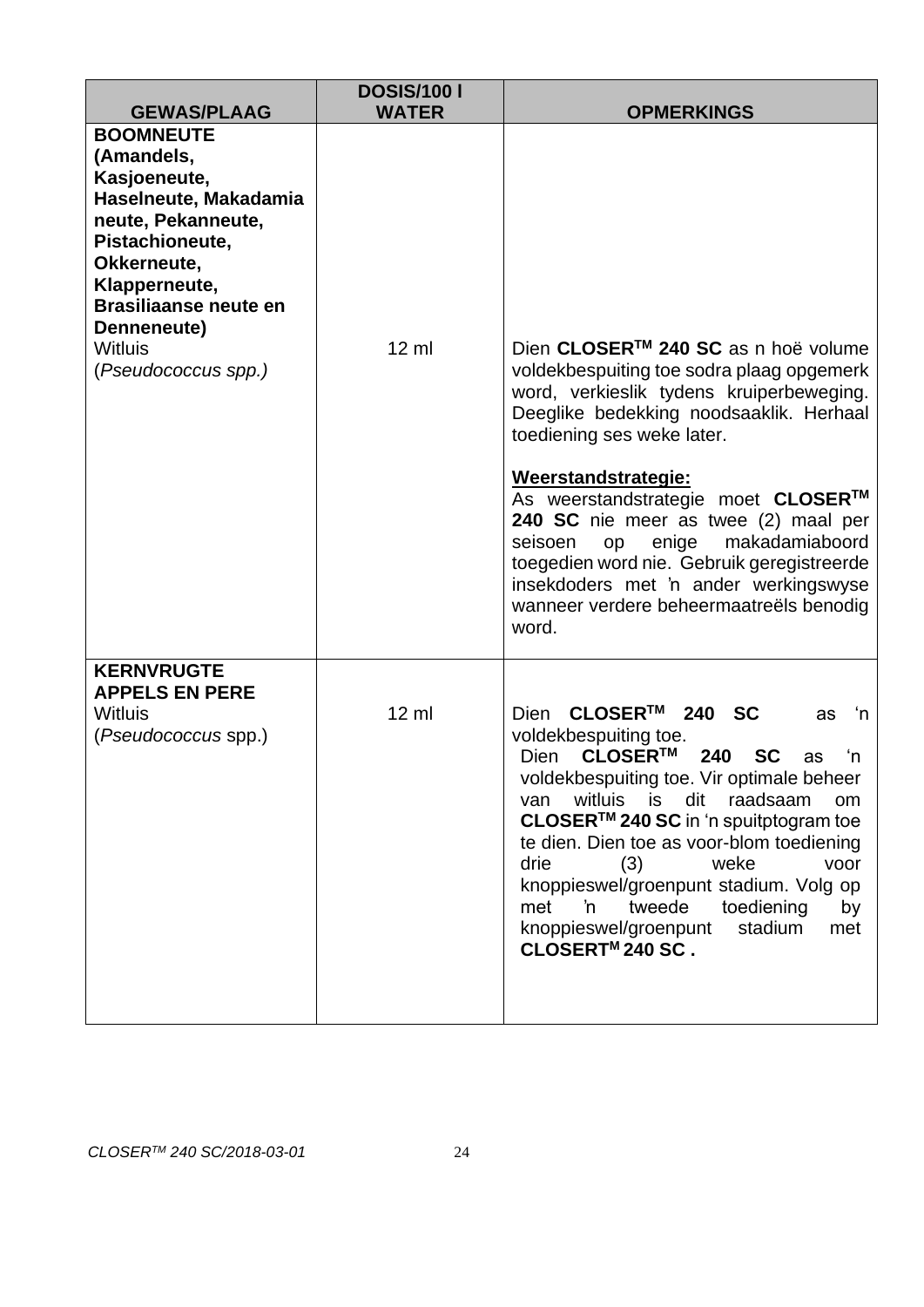| <b>GEWAS/PLAAG</b>                                    | <b>DOSIS/1001</b><br><b>WATER</b> | <b>OPMERKINGS</b>                                                                                                                                                                                                                                                                                                         |
|-------------------------------------------------------|-----------------------------------|---------------------------------------------------------------------------------------------------------------------------------------------------------------------------------------------------------------------------------------------------------------------------------------------------------------------------|
| <b>KERNVRUGTE</b><br><b>APPELS EN PERE</b><br>(verv.) |                                   | Indien kruiperbeweging<br>plaasvind<br>na<br>bogenoemde<br>toedienings<br>kan<br>'n<br>addisionele toediening van CLOSER™ 240<br>SC gemaak word wanneer kruiperbeweging<br>begin, voordat kruipers onder calyx van<br>vrugte inbeweeg.                                                                                    |
| Appelwolluis<br>(Eriosoma lanigerum)                  | $12 \mathrm{ml}$                  | CLOSER™<br>240<br><b>SC</b><br>Dien<br>'n<br>as<br>voldekbespuiting toe.<br>Dien<br>toe<br>in<br><b>Desember</b><br>wanneer<br>kruiperbeweging begin en eerste tekens<br>wolluis opgemerk word. Hierdie<br>van<br>toediening sal bydra tot witluis beheer.<br>Doen 'n opvolgbespuiting 14 dae later toe,<br>indien nodig. |
|                                                       |                                   | Weerstandstrategie:<br>As weerstandstrategie moet CLOSER™<br>240 SC nie meer as twee (2) maal per<br>seisoen op enige blok Appels of Pere<br>toegedien word nie. Gebruik geregistreerde<br>insekdoders met 'n ander werkingswyse<br>wanneer verdere beheermaatreëls benodig<br>word.                                      |
| <b>KATOEN</b><br><b>Plantluis</b><br>(Aphis gossypii) | 150 ml/ha                         | Dien CLOSER <sup>™</sup> 240 SC as 'n hoë volume<br>voldekbespuiting toe sodra plaag opgemerk<br>Herhaal toediening 14 dae later<br>word.<br>indien nodig. Die spuitvolume wat<br>toegedien word per hektaar hang af van<br>plantgrootte en plantdigtheid.                                                                |
|                                                       |                                   | Weerstandstrategie:<br>As weerstandstrategie moet CLOSER™<br>240 SC nie meer as twee (2) maal per<br>seisoen op enige katoenland toegedien<br>word nie.<br>Gebruik geregistreerde<br>insekdoders met 'n ander werkingswyse<br>wanneer verdure beheermaatreëls benodig<br>word.                                            |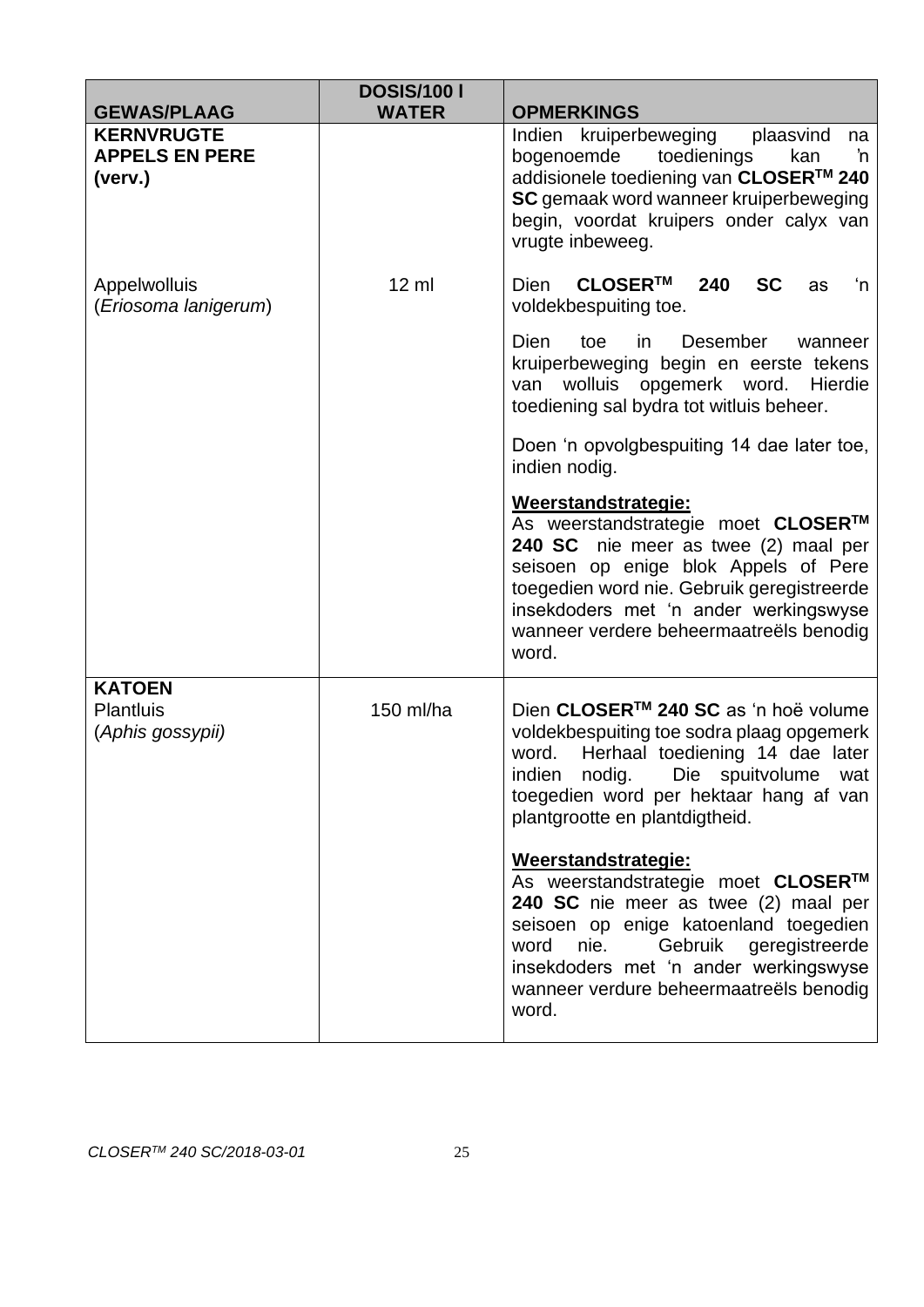| <b>GEWAS/PLAAG</b>                                                                                                                                                                            | <b>DOSIS/100 I</b><br><b>WATER</b> | <b>OPMERKINGS</b>                                                                                                                                                                                                                                                                                                                                                                                                                                      |
|-----------------------------------------------------------------------------------------------------------------------------------------------------------------------------------------------|------------------------------------|--------------------------------------------------------------------------------------------------------------------------------------------------------------------------------------------------------------------------------------------------------------------------------------------------------------------------------------------------------------------------------------------------------------------------------------------------------|
| <b>KOOLGEWASSE</b><br>(Brusselse spruite;<br>brokkoli, kool<br>(insluitend alle variëte),<br>boerenkool, koolraap,<br>blomkool, "pakchoi" en<br>"collards")<br>Plantluise<br>(Myzus persicae) | 100 ml/ha                          | Dien CLOSER <sup>™</sup> 240 SC as 'n hoë volume<br>voldekbespuiting toe sodra plaag opgemerk<br>Herhaal toediening 14 dae later<br>word.<br>indien<br>nodig.<br>Die spuitvolume<br>wat<br>toegedien moet word per hektaar hang af<br>van die plantgrootte en plantdigtheid.                                                                                                                                                                           |
| Witvlieg<br>(Bemesia tabaci)                                                                                                                                                                  | 250 ml/ha                          | Dien CLOSER™ 240 SC as 'n hoë volume<br>voldekbespuiting toe sodra plaag opgemerk<br>word. Herhaal toedienings met $7 - 10$ dae<br>tussenposes. Dien ten minstens twee (2)<br>agtereenvolgende<br>toedienings<br>van<br>CLOSER™ 240 SC<br>toe om effektiewe<br>plaagbeheer te verseker. 'n Spuitprogram<br>moet gevolg word vir beheer van Witvlieg.<br>Vir addisionele beheermaatreëls moet<br>insekdoders met 'n ander werkingswyse<br>gebruik word. |
|                                                                                                                                                                                               |                                    | Weerstandstrategie:<br>As weerstandstrategie moet CLOSER™<br>240 SC nie meer as vier (4) maal per<br>seisoen op enige koolland toegedien word<br>Gebruik geregistreerde insekdoders<br>nie.<br>ander werkingswyse<br>'n<br>met<br>wanneer<br>verdere beheermaatreëls benodig word.                                                                                                                                                                     |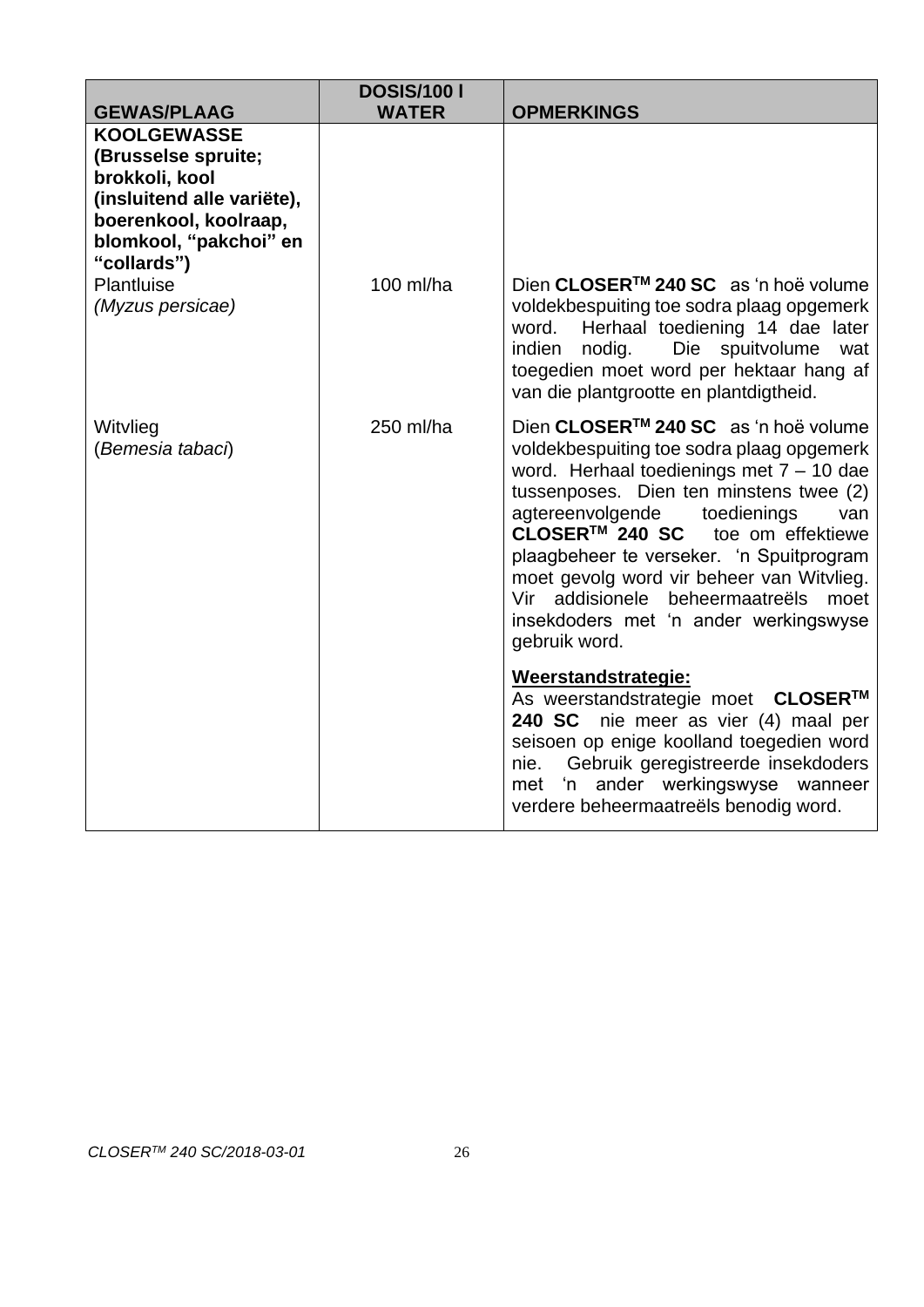| <b>GEWAS/PLAAG</b>                                                                                                                                                                                         | <b>DOSIS/1001</b><br><b>WATER</b> | <b>OPMERKINGS</b>                                                                                                                                                                                                                                                                                                                                                                                                                                               |
|------------------------------------------------------------------------------------------------------------------------------------------------------------------------------------------------------------|-----------------------------------|-----------------------------------------------------------------------------------------------------------------------------------------------------------------------------------------------------------------------------------------------------------------------------------------------------------------------------------------------------------------------------------------------------------------------------------------------------------------|
| <b>PAMPOENGEWASSE</b><br>(spanspek,<br>botterskorsie,<br>waatlemoen, Pampoene,<br>skorsies [insluitend<br>somer en winter<br>skorsies],"patty pans",<br>kalbas, murgpampoen,<br>komkommers en<br>agurkies) |                                   |                                                                                                                                                                                                                                                                                                                                                                                                                                                                 |
| Witvlieg<br>(Bemesia tabaci)                                                                                                                                                                               | 250 ml/ha                         | Dien CLOSER™ 240 SC as 'n hoë volume<br>voldekbespuiting toe sodra plaag opgemerk<br>word. Herhaal toedienings met $7 - 10$ dae<br>tussenposes. Dien ten minstens twee (2)<br>agtereenvolgende<br>toedienings<br>van<br>CLOSER <sup>™</sup> 240 SC toe om effektiewe<br>plaagbeheer te verseker. 'n Spuitprogram<br>moet gevolg word vir beheer van Witvlieg.<br>Vir addisionele beheermaatreëls moet<br>insekdoders met 'n ander werkingswyse<br>gebruik word. |
|                                                                                                                                                                                                            |                                   | Weerstandstrategie:<br>As weerstandstrategie moet CLOSER™<br>nie meer as vier (4) maal per<br>240 SC<br>enige<br>pampoengewasland<br>seisoen<br>op<br>word<br>nie.<br>Gebruik<br>toegedien<br>geregistreerde insekdoders met 'n ander<br>werkingswyse<br>verdere<br>wanneer<br>beheermaatreëls benodig word.                                                                                                                                                    |
| <b>SITRUS</b><br><b>Sitrus Rooidopluis</b><br>(Aonidiella aurantii)<br>Onderdrukking                                                                                                                       | $12 \mathrm{m}$                   | Dien CLOSER™ 240 SC<br>by 100 %<br>blomblaarval,<br>of<br>eerste<br>tekens<br>van<br>kruiperbeweging, toe as 'n hoë volume,<br>voldekbespuiting,<br>verseker<br>goeie<br>bedekking van raamtakke.<br>Herhaal toediening na vier tot ses (4-6)<br>weke.                                                                                                                                                                                                          |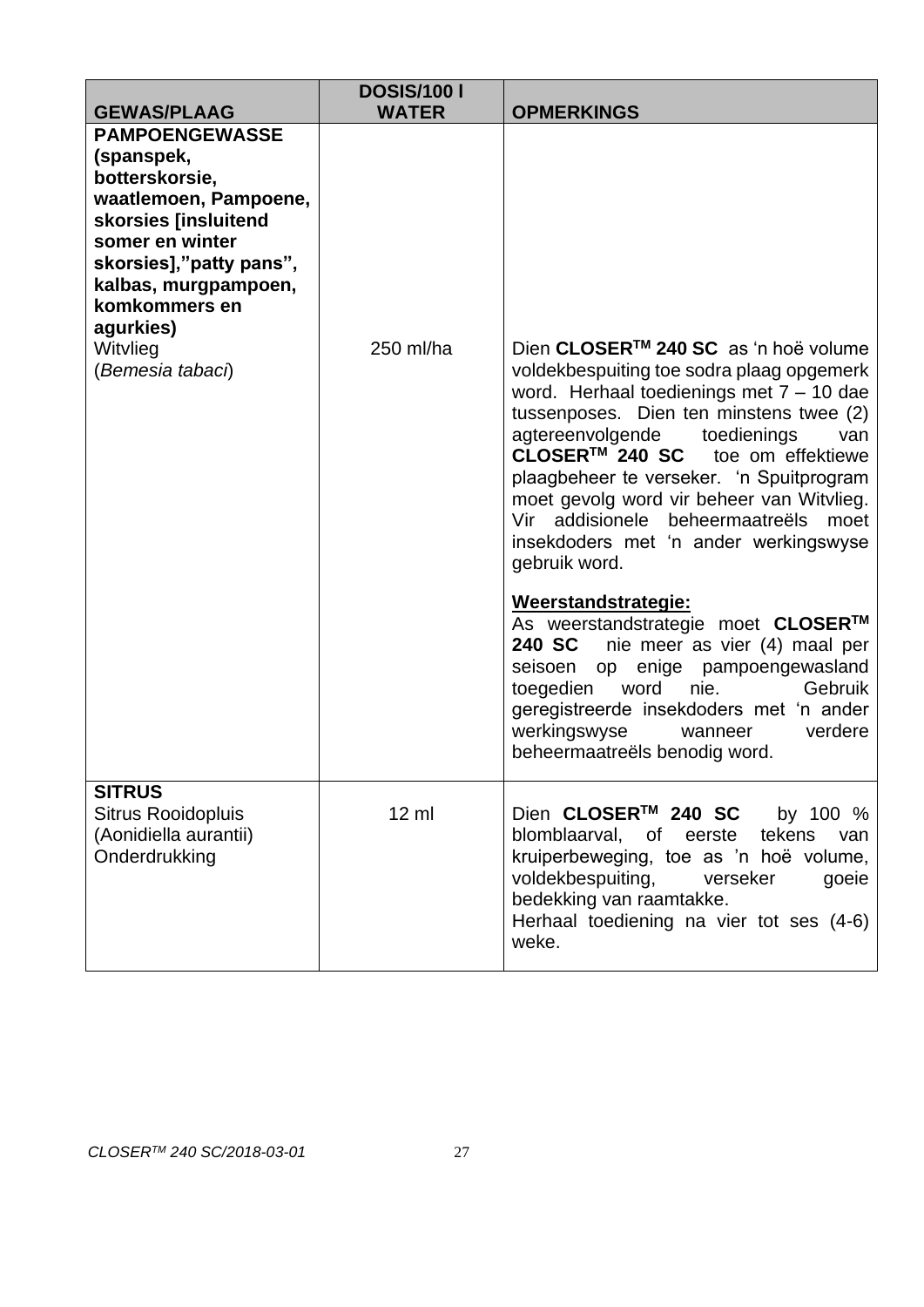| <b>GEWAS/PLAAG</b>                             | <b>DOSIS/1001</b><br><b>WATER</b> | <b>OPMERKINGS</b>                                                                                                                                                                                                                                                                                                                                                                           |
|------------------------------------------------|-----------------------------------|---------------------------------------------------------------------------------------------------------------------------------------------------------------------------------------------------------------------------------------------------------------------------------------------------------------------------------------------------------------------------------------------|
| <b>SITRUS (verv.)</b>                          |                                   | Aangesien beheer van tot 4-6 weke na<br>behandeling verwag kan word,<br>moet<br>addisionele beheermaatreëls geneem word<br>soos nodig gedurende die seisoen.                                                                                                                                                                                                                                |
| Sitrus Blaaspootjie<br>(Scirtothrips Aurantii) | $12 \text{ ml}$                   | Begin met toediening sodra blaaspootjies<br>by 100 % blomblaarval waargeneem word.<br>Dien toe as 'n ligte dekbespuiting. Deeglike<br>die<br>teikenarea<br>bedekking van<br>is<br>noodsaaklik.<br>Herhaal toediening indien<br>nodig.<br>Die gebruik van Delegate 250 WG in<br>spuitprogram as anti-weerstandstrategie<br>word aanbeveel.                                                   |
| <b>Witluis spesies</b>                         | $12 \mathrm{ml}$                  | Dien CLOSER <sup>™</sup> 240 SC<br>by 100 %<br>tekens<br>blomblaarval,<br>of l<br>eerste<br>van<br>kruiperbeweging, toe as 'n hoë volume,<br>voldekbespuiting. Herhaal toediening na<br>ses (6) weke.                                                                                                                                                                                       |
|                                                |                                   | Weerstandstrategie:<br>As weerstandstrategie moet CLOSER™<br><b>240 SC</b><br>nie meer as drie (3) maal per<br>seisoen op enige blok Sitrus toegedien<br>word nie. Moet nie meer as 1,25 l/ha (300<br>g a.i./ha) CLOSER <sup>™</sup> 240 SC per seisoen<br>Gebruik geregistreerde<br>toedien nie.<br>verskillende<br><i>insekdoders</i><br>met<br>werkingswyse vir verdere beheermaatreëls. |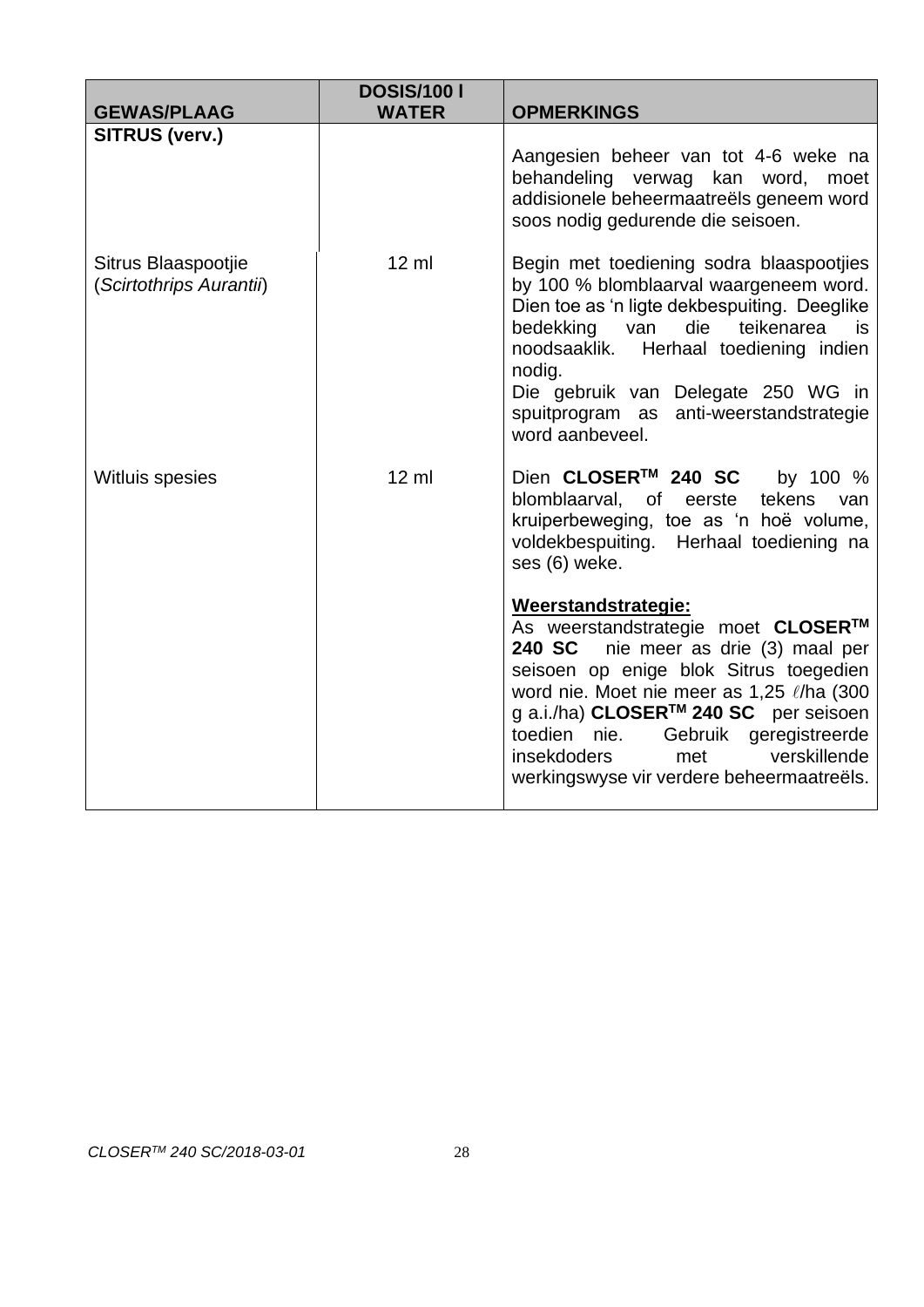|                                                                                                           | <b>DOSIS/100 I</b> |                                                                                                                                                                                                                                                                                                                                                                                                                                                                                                                                                                                                                                                                                                                                                                |
|-----------------------------------------------------------------------------------------------------------|--------------------|----------------------------------------------------------------------------------------------------------------------------------------------------------------------------------------------------------------------------------------------------------------------------------------------------------------------------------------------------------------------------------------------------------------------------------------------------------------------------------------------------------------------------------------------------------------------------------------------------------------------------------------------------------------------------------------------------------------------------------------------------------------|
| <b>GEWAS/PLAAG</b>                                                                                        | <b>WATER</b>       | <b>OPMERKINGS</b>                                                                                                                                                                                                                                                                                                                                                                                                                                                                                                                                                                                                                                                                                                                                              |
| <b>SOETRISSIES</b><br>Witvlieg<br>(Bemesia tabaci)                                                        | 250 ml/ha          | Dien CLOSER <sup>™</sup> 240 SC as 'n hoë volume<br>voldekbespuiting toe sodra plaag opgemerk<br>word. Herhaal toedienings met $7 - 10$ dae<br>tussenposes. Dien ten minstens twee (2)<br>agtereenvolgende<br>toedienings<br>van<br>CLOSER™ 240 SC toe om effektiewe<br>plaagbeheer te verseker. 'n Spuitprogram<br>moet gevolg word vir beheer van Witvlieg.<br>Vir addisionele beheermaatreëls<br>moet<br>insekdoders met 'n ander werkingswyse<br>gebruik word.<br>Weerstandstrategie:<br>As weerstandstrategie moet CLOSER™<br>240 SC<br>nie meer as vier (4) maal per<br>seisoen op enige soetrissieland toegedien<br>Gebruik geregistreerde<br>word<br>nie.<br>insekdoders met 'n ander werkingswyse<br>wanneer verdere beheermaatreëls benodig<br>word. |
| <b>STEENVRUGTE</b><br>PERSKES,<br><b>NEKTARIENS EN</b><br><b>PRUIME</b><br>Plantluise<br>(Myzus persicae) | 5 <sub>m</sub>     | Dien CLOSER™ 240 SC<br>as<br>'n<br>voldekbespuiting toe.<br>Dien toe sodra<br>plantluis opgemerk word.<br>Dien<br>'n<br>opvolgbespuiting toe indien nodig.                                                                                                                                                                                                                                                                                                                                                                                                                                                                                                                                                                                                     |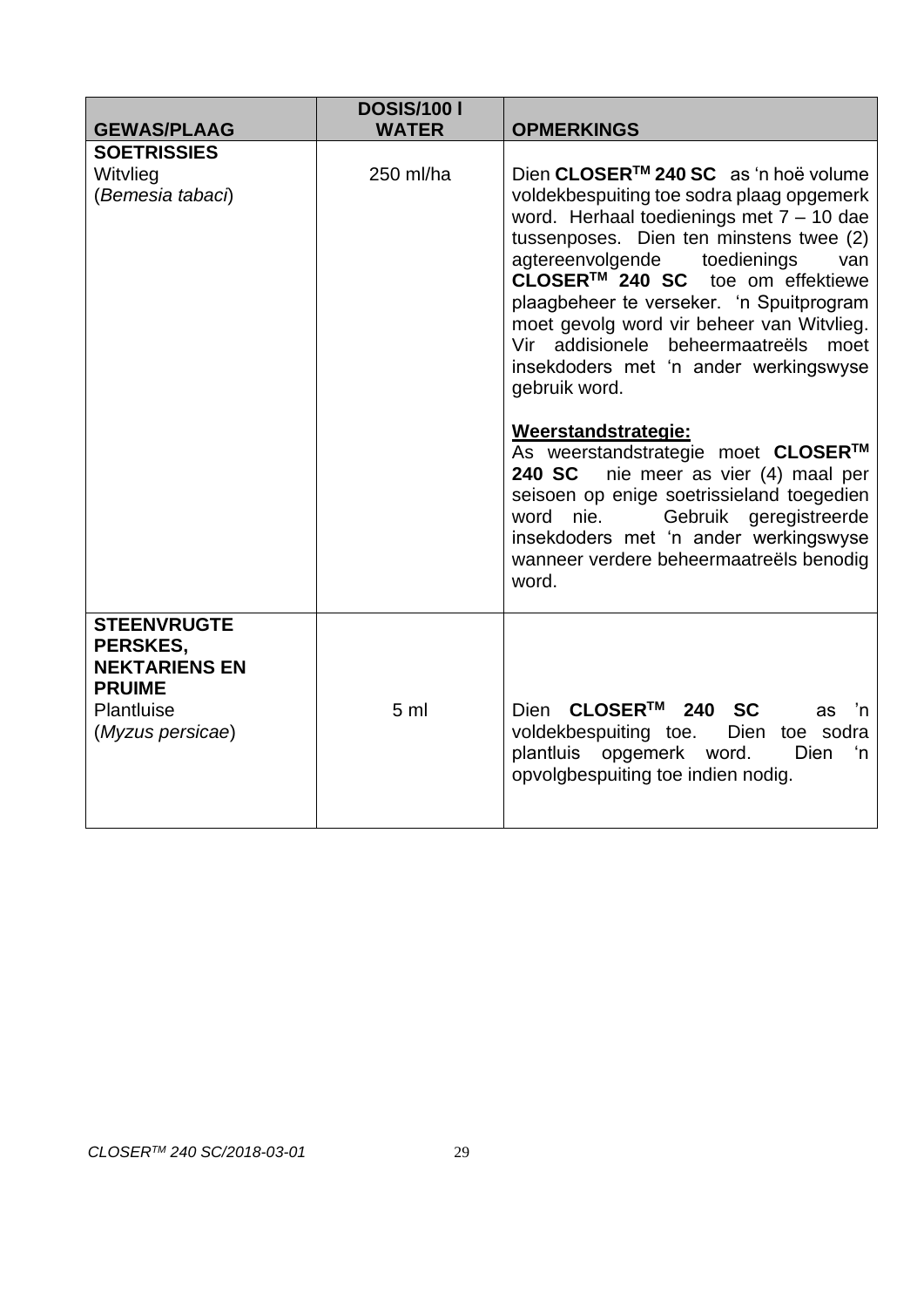| <b>GEWAS/PLAAG</b>                                                                                                        | <b>DOSIS/100 I</b><br><b>WATER</b> | <b>OPMERKINGS</b>                                                                                                                                                                                                                                                                                                                                                                                                                                                                                                                                                                                                                                                                                                                                                                                                                                                                                                                                                                                                                                                                               |
|---------------------------------------------------------------------------------------------------------------------------|------------------------------------|-------------------------------------------------------------------------------------------------------------------------------------------------------------------------------------------------------------------------------------------------------------------------------------------------------------------------------------------------------------------------------------------------------------------------------------------------------------------------------------------------------------------------------------------------------------------------------------------------------------------------------------------------------------------------------------------------------------------------------------------------------------------------------------------------------------------------------------------------------------------------------------------------------------------------------------------------------------------------------------------------------------------------------------------------------------------------------------------------|
| <b>STEENVRUGTE</b><br>PERSKES,<br><b>NEKTARIENS EN</b><br><b>PRUIME (verv.)</b>                                           |                                    | Weerstandstrategie:<br>As weerstandstrategie moet CLOSER™<br>240 SC<br>nie meer as drie (3) maal per<br>op enige blok Steenvrugte<br>seisoen<br>toegedien word nie. Gebruik geregistreerde<br>insekdoders met 'n ander werkingswyse<br>wanneer verdere beheermaatreëls benodig<br>word.                                                                                                                                                                                                                                                                                                                                                                                                                                                                                                                                                                                                                                                                                                                                                                                                         |
| <b>TAFELDRUIWE</b><br>Blaaspootjies, insluitend<br><b>WFT ("Western Flower</b><br>Thrip")<br>(Frankliniella occidentalis) | $12 \mathrm{ml}$                   | Blaaspootjies<br>voorkoms<br>se<br>en<br>gepaardgaande skade by Tafeldruiwe word<br>gewoonlik tydens blom aangerig.<br>In<br>sommige areas en onder sekere toestande<br>(bv.<br>droë toestande)<br>warm en<br>kom<br>blaaspootjies ook later in die seisoen voor.<br>Die teenwoordigheid van blaaspootjies<br>moet dus deurlopend gemonitor word en<br>beheermaatreëls<br>moet<br>dienoorkomstig<br>toegepas word.<br>CLOSER™ 240 SC moet as 'n hoë volume<br>dekbespuiting toegedien word aan die<br>begin van kappieval.<br>Onder hoëdruk<br>situasies of 'n verlengde blomperiode, moet<br>'n opvolgbespuiting 7 - 10 dae later<br>toegedien word om korrelbeskerming te<br>verseker. Tracer 480 SC of Delegate 250<br>WG kan gebruik word vir opvolgbespuitings<br>as deel van weerstandstrategie.<br>Weerstandstrategie:<br>As weerstandstrategie moet CLOSER™<br>240 SC nie meer as drie (3) maal per<br>seisoen op enige wingerdblok toegedien<br>Gebruik<br>geregistreerde<br>word<br>nie.<br>insekdoders met 'n ander werkingswyse<br>wanneer verdere beheermaatreëls benodig<br>word. |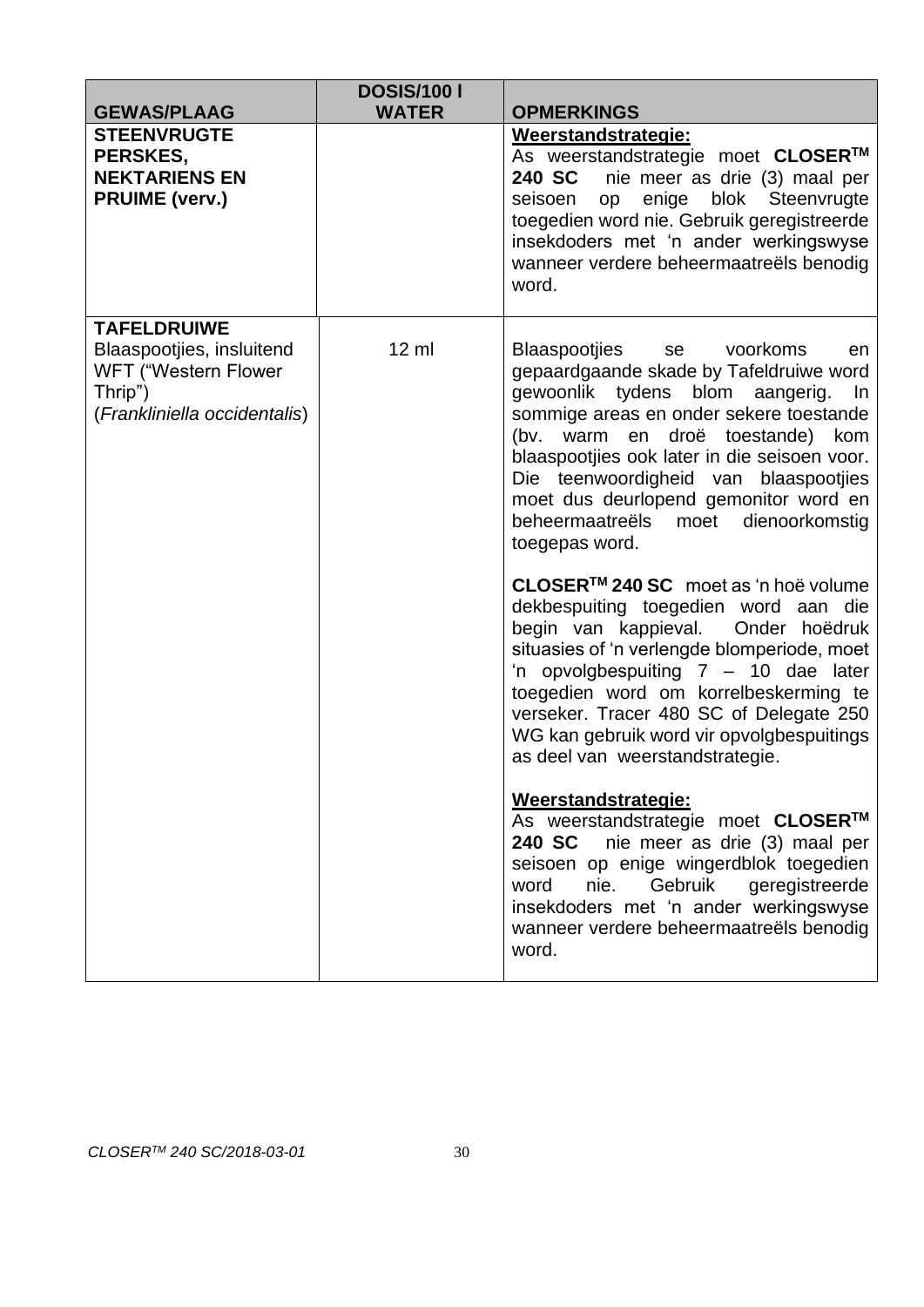| <b>GEWAS/PLAAG</b>                    | <b>DOSIS/1001</b><br><b>WATER</b> | <b>OPMERKINGS</b>                                                                                                                                                                                                                                                                                                                                                                                                                                                                                                                                                                                                                                                                                                                                                                                                                                                                                                                                                                    |
|---------------------------------------|-----------------------------------|--------------------------------------------------------------------------------------------------------------------------------------------------------------------------------------------------------------------------------------------------------------------------------------------------------------------------------------------------------------------------------------------------------------------------------------------------------------------------------------------------------------------------------------------------------------------------------------------------------------------------------------------------------------------------------------------------------------------------------------------------------------------------------------------------------------------------------------------------------------------------------------------------------------------------------------------------------------------------------------|
| TAFEL- EN<br><b>WYNDRUIWE</b>         |                                   |                                                                                                                                                                                                                                                                                                                                                                                                                                                                                                                                                                                                                                                                                                                                                                                                                                                                                                                                                                                      |
| <b>Witluis</b><br>(Planococcus ficus) | $12 \mathrm{ml}$                  | CLOSER™ 240 SC moet as 'n hoë volume<br>voldekbespuiting toegedien word sodra<br>kruipers waargeneem word aan die basis<br>van lote en blare. Onder hoë infestasiedruk<br>volg op met 'n addisionele toediening van<br>CLOSER <sup>™</sup> 240 SC 21-30 dae later. Dien<br>genoegsame spuitvolume toe om goeie<br>bedekking te verseker. Aangesien beheer<br>van maksimum 4 weke verwag kan word,<br>beheermaatreëls<br>addisionele<br>moet<br>toegepas word indien daar herinfestasie<br>plaasvind. 'n Geregistreerde benatter of<br>minerale olie kan by die hoë volume<br>winterbespuiting<br>gevoeg<br>word<br><b>om</b><br>benatting, verspreiding en baspenetrasie te<br>verbeter.<br>Weerstandstrategie:<br>As weerstandstrategie moet CLOSER™<br>240 SC<br>nie meer as drie (3) maal per<br>seisoen op enige wingerdblok toegedien<br>Gebruik<br>geregistreerde<br>nie.<br>word<br>insekdoders met 'n ander werkingswyse<br>wanneer verdere beheermaatreëls benodig<br>word. |